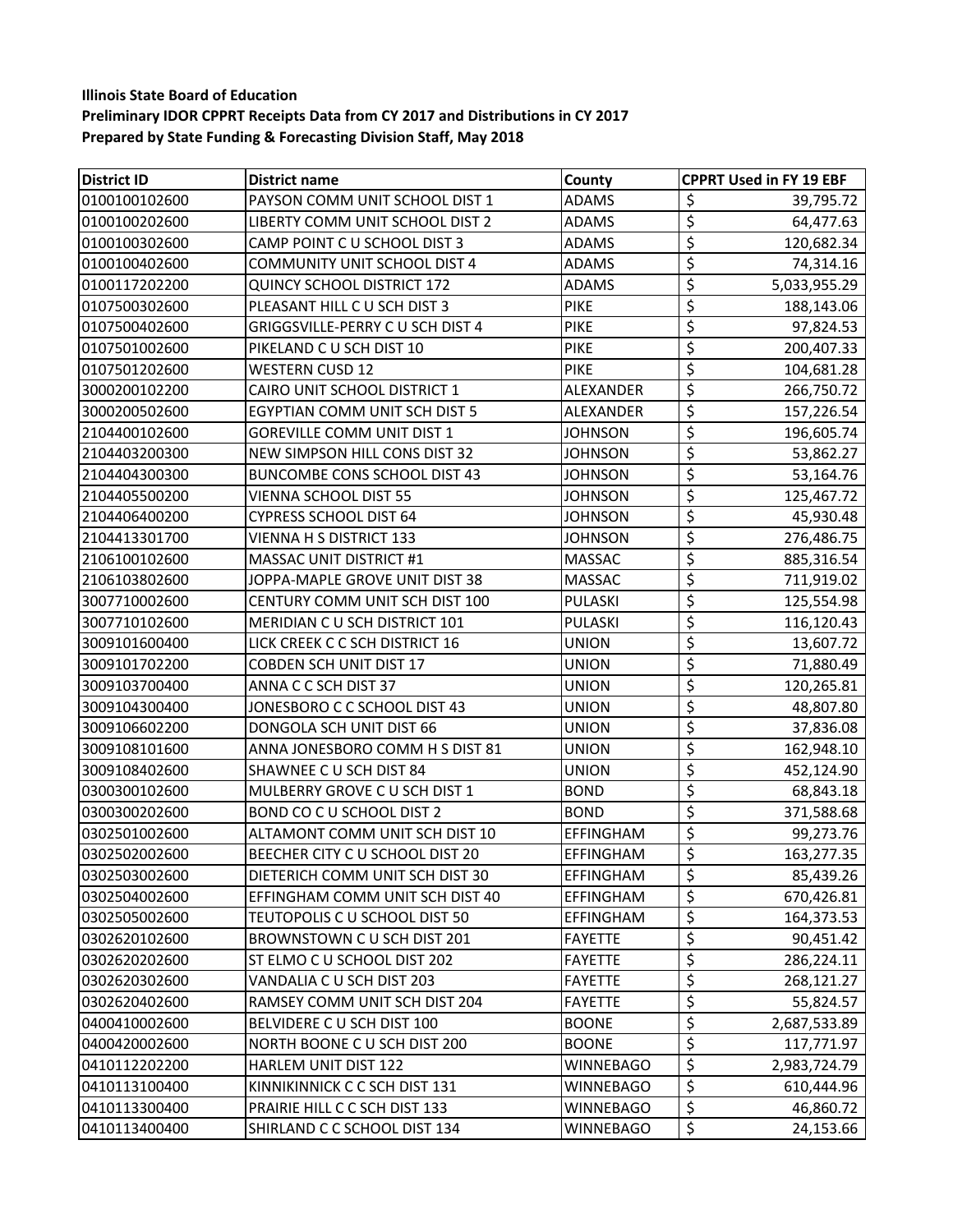| <b>District ID</b> | <b>District name</b>                 | County           | <b>CPPRT Used in FY 19 EBF</b>           |
|--------------------|--------------------------------------|------------------|------------------------------------------|
| 0410114000400      | <b>ROCKTON SCH DIST 140</b>          | <b>WINNEBAGO</b> | \$<br>278,908.52                         |
| 0410120502500      | ROCKFORD SCHOOL DIST 205             | <b>WINNEBAGO</b> | $\overline{\varsigma}$<br>22,713,274.86  |
| 0410120701600      | HONONEGAH COMM H S DIST 207          | WINNEBAGO        | \$<br>657,398.92                         |
| 0410132002600      | SOUTH BELOIT C U SCH DIST 320        | <b>WINNEBAGO</b> | \$<br>731,142.51                         |
| 0410132102600      | PECATONICA C U SCH DIST 321          | <b>WINNEBAGO</b> | \$<br>321,717.75                         |
| 0410132202600      | DURAND C U SCH DIST 322              | <b>WINNEBAGO</b> | \$<br>70,099.36                          |
| 0410132302600      | WINNEBAGO C U SCH DIST 323           | WINNEBAGO        | \$<br>355,321.17                         |
| 0501601500400      | PALATINE C C SCHOOL DIST 15          | COOK             | \$<br>1,666,209.27                       |
| 0501602100400      | WHEELING C C SCHOOL DIST 21          | <b>COOK</b>      | \$<br>1,107,700.00                       |
| 0501602300200      | PROSPECT HEIGHTS SCHOOL DIST 23      | <b>COOK</b>      | \$<br>77,600.83                          |
| 0501602500200      | <b>ARLINGTON HEIGHTS SCH DIST 25</b> | COOK             | \$<br>977,511.65                         |
| 0501602600200      | RIVER TRAILS SCHOOL DIST 26          | COOK             | \$<br>375,046.88                         |
| 0501602700200      | NORTHBROOK ELEM SCHOOL DIST 27       | <b>COOK</b>      | \$<br>314,649.41                         |
| 0501602800200      | <b>NORTHBROOK SCHOOL DIST 28</b>     | COOK             | \$<br>1,259,923.31                       |
| 0501602900200      | <b>SUNSET RIDGE SCHOOL DIST 29</b>   | COOK             | \$<br>118,395.05                         |
| 0501603000200      | NORTHBROOK/GLENVIEW SCH DIST 30      | COOK             | \$<br>247,311.41                         |
| 0501603100200      | WEST NORTHFIELD SCHOOL DIST 31       | COOK             | \$<br>408,560.16                         |
| 0501603400400      | <b>GLENVIEW C C SCHOOL DIST 34</b>   | <b>COOK</b>      | \$<br>657,199.34                         |
| 0501603500200      | <b>GLENCOE SCHOOL DIST 35</b>        | COOK             | \$<br>191,251.84                         |
| 0501603600200      | WINNETKA SCHOOL DIST 36              | <b>COOK</b>      | \$<br>300,729.51                         |
| 0501603700200      | AVOCA SCHOOL DIST 37                 | <b>COOK</b>      | \$<br>303,020.65                         |
| 0501603800200      | KENILWORTH SCHOOL DIST 38            | COOK             | \$<br>70,561.42                          |
| 0501603900200      | WILMETTE SCHOOL DIST 39              | COOK             | \$<br>479,304.50                         |
| 0501605400400      | SCHAUMBURG C C SCHOOL DIST 54        | <b>COOK</b>      | \$<br>2,089,134.97                       |
| 0501605700200      | MOUNT PROSPECT SCHOOL DIST 57        | COOK             | \$<br>478,274.05                         |
| 0501605900400      | COMM CONS SCH DIST 59                | COOK             | \$<br>4,615,796.39                       |
| 0501606200400      | DES PLAINES C C SCH DIST 62          | COOK             | \$<br>3,363,322.13                       |
| 0501606300200      | <b>EAST MAINE SCHOOL DIST 63</b>     | <b>COOK</b>      | \$<br>647,918.24                         |
| 0501606400400      | PARK RIDGE C C SCHOOL DIST 64        | <b>COOK</b>      | \$<br>1,163,234.09                       |
| 0501606500400      | <b>EVANSTON C C SCHOOL DIST 65</b>   | COOK             | \$<br>2,102,873.36                       |
| 0501606700200      | GOLF ELEM SCHOOL DIST 67             | COOK             | $\overline{\xi}$<br>434,141.29           |
| 0501606800200      | <b>SKOKIE SCHOOL DIST 68</b>         | <b>COOK</b>      | \$<br>875,969.63                         |
| 0501606900200      | <b>SKOKIE SCHOOL DIST 69</b>         | <b>COOK</b>      | \$<br>513,991.59                         |
| 0501607000200      | <b>MORTON GROVE SCHOOL DIST 70</b>   | <b>COOK</b>      | \$<br>449,375.56                         |
| 0501607100200      | NILES ELEM SCHOOL DIST 71            | <b>COOK</b>      | \$<br>309,828.41                         |
| 0501607200200      | SKOKIE FAIRVIEW SCHOOL DIST 72       | <b>COOK</b>      | \$<br>859,981.78                         |
| 0501607300200      | <b>EAST PRAIRIE SCHOOL DIST 73</b>   | <b>COOK</b>      | \$<br>197,166.16                         |
| 0501607350200      | <b>SKOKIE SCHOOL DIST 73-5</b>       | COOK             | \$<br>474,339.41                         |
| 0501607400200      | LINCOLNWOOD SCHOOL DIST 74           | COOK             | \$<br>580,337.99                         |
| 0501620201700      | EVANSTON TWP H S DIST 202            | <b>COOK</b>      | \$<br>1,974,317.89                       |
| 0501620301700      | NEW TRIER TWP H S DIST 203           | <b>COOK</b>      | \$<br>1,172,879.63                       |
| 0501620701700      | MAINE TOWNSHIP H S DIST 207          | <b>COOK</b>      | $\overline{\mathcal{L}}$<br>5,146,643.85 |
| 0501621101700      | TOWNSHIP H S DIST 211                | <b>COOK</b>      | \$<br>3,091,410.59                       |
| 0501621401700      | TOWNSHIP HIGH SCHOOL DIST 214        | COOK             | \$<br>7,232,853.45                       |
| 0501621901700      | NILES TWP COMM HIGH SCH DIST 219     | COOK             | \$<br>4,701,231.19                       |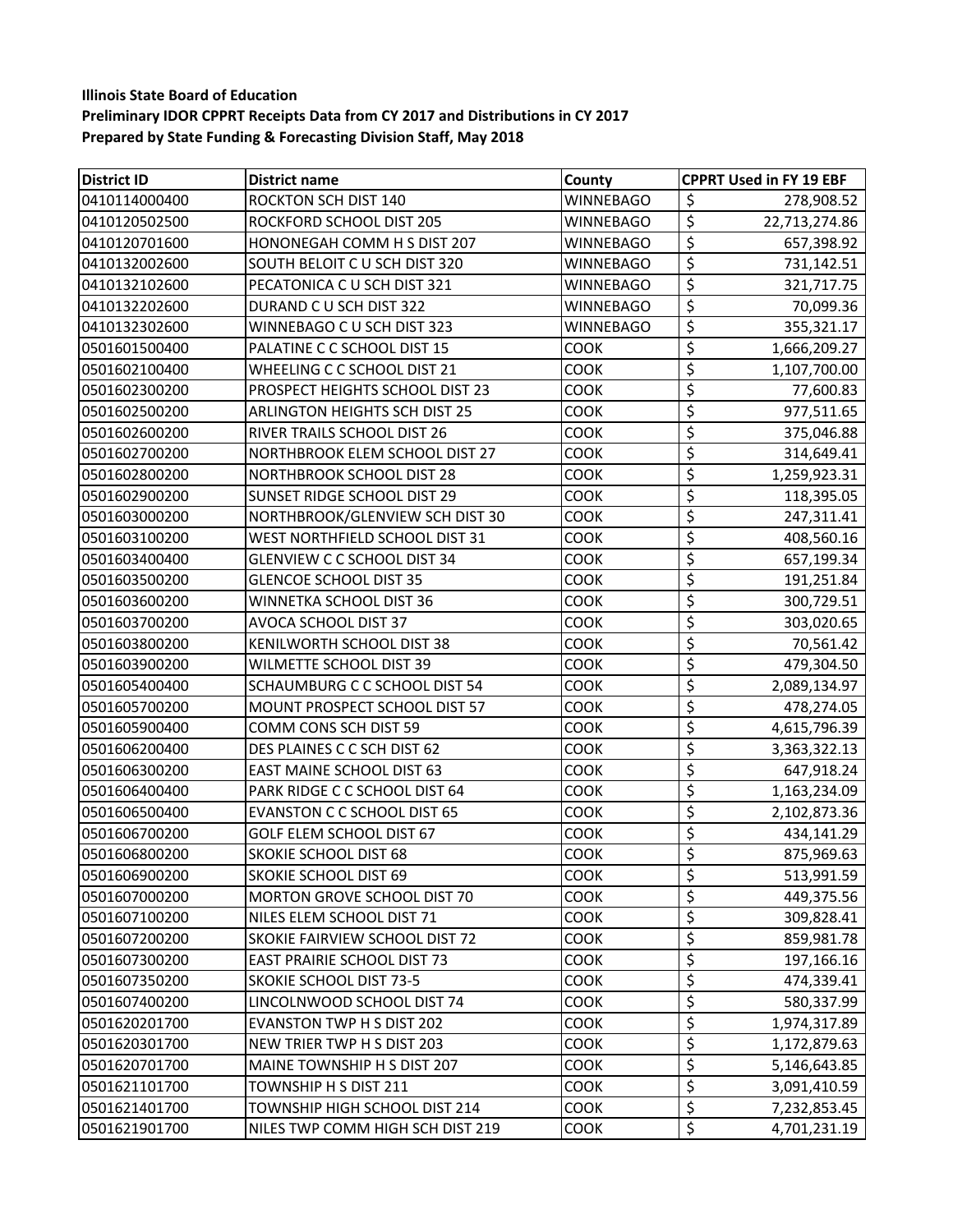| <b>District ID</b> | <b>District name</b>                  | County      | <b>CPPRT Used in FY 19 EBF</b> |
|--------------------|---------------------------------------|-------------|--------------------------------|
| 0501622501700      | NORTHFIELD TWP HIGH SCH DIST 225      | COOK        | \$<br>2,547,280.31             |
| 0601607800200      | ROSEMONT ELEM SCHOOL DIST 78          | <b>COOK</b> | \$<br>148,726.56               |
| 0601607900200      | PENNOYER SCHOOL DIST 79               | <b>COOK</b> | \$<br>49,592.24                |
| 0601608000200      | <b>NORRIDGE SCHOOL DIST 80</b>        | COOK        | \$<br>154,413.46               |
| 0601608100200      | SCHILLER PARK SCHOOL DIST 81          | <b>COOK</b> | \$<br>592,797.32               |
| 0601608300200      | MANNHEIM SCHOOL DIST 83               | COOK        | \$<br>3,154,299.79             |
| 0601608400200      | FRANKLIN PARK SCHOOL DIST 84          | COOK        | \$<br>816,297.51               |
| 0601608450200      | RHODES SCHOOL DIST 84-5               | COOK        | \$<br>549,949.97               |
| 0601608550200      | RIVER GROVE SCHOOL DIST 85-5          | <b>COOK</b> | \$<br>205,031.90               |
| 0601608600200      | UNION RIDGE SCHOOL DIST 86            | COOK        | \$<br>73,837.81                |
| 0601608700200      | <b>BERKELEY SCHOOL DIST 87</b>        | COOK        | \$<br>927,887.63               |
| 0601608800200      | BELLWOOD SCHOOL DIST 88               | COOK        | \$<br>1,097,170.92             |
| 0601608900200      | MAYWOOD-MELROSE PARK-BROADVIEW-89     | COOK        | \$<br>922,190.85               |
| 0601609000200      | RIVER FOREST SCHOOL DIST 90           | COOK        | \$<br>221,895.54               |
| 0601609100200      | <b>FOREST PARK SCHOOL DIST 91</b>     | COOK        | \$<br>283,995.12               |
| 0601609200200      | LINDOP SCHOOL DISTRICT 92             | COOK        | \$<br>218,808.43               |
| 0601609250200      | <b>WESTCHESTER SCHOOL DIST 92-5</b>   | <b>COOK</b> | \$<br>210,518.92               |
| 0601609300200      | HILLSIDE SCHOOL DIST 93               | COOK        | \$<br>378,922.19               |
| 0601609400200      | KOMAREK SCHOOL DIST 94                | COOK        | \$<br>648,138.60               |
| 0601609500200      | <b>BROOKFIELD SCHOOL DIST 95</b>      | COOK        | \$<br>75,197.38                |
| 0601609600200      | RIVERSIDE SCHOOL DIST 96              | <b>COOK</b> | \$<br>396,661.61               |
| 0601609700200      | OAK PARK ELEM SCHOOL DIST 97          | COOK        | \$<br>1,482,648.71             |
| 0601609800200      | BERWYN NORTH SCHOOL DIST 98           | COOK        | \$<br>117,063.73               |
| 0601609900200      | <b>CICERO SCHOOL DISTRICT 99</b>      | COOK        | \$<br>4,472,332.26             |
| 0601610000200      | BERWYN SOUTH SCHOOL DISTRICT 100      | <b>COOK</b> | \$<br>342,441.18               |
| 0601610100200      | WESTERN SPRINGS SCHOOL DIST 101       | COOK        | \$<br>88,069.89                |
| 0601610200200      | LA GRANGE SCHOOL DIST 102             | COOK        | \$<br>509,282.17               |
| 0601610300200      | LYONS SCHOOL DIST 103                 | COOK        | \$<br>2,245,496.32             |
| 0601610500200      | LA GRANGE SCHOOL DIST 105 (SOUTH)     | <b>COOK</b> | \$<br>1,227,412.24             |
| 0601610600200      | LAGRANGE HIGHLANDS SCH DIST 106       | <b>COOK</b> | \$<br>67,394.51                |
| 0601610700200      | PLEASANTDALE SCHOOL DIST 107          | COOK        | \$<br>515,151.28               |
| 0601620001300      | OAK PARK & RIVER FOREST DIST 200      | <b>COOK</b> | \$<br>1,447,229.22             |
| 0601620101700      | J S MORTON H S DISTRICT 201           | COOK        | \$<br>6,176,893.46             |
| 0601620401700      | LYONS TWP H S DIST 204                | <b>COOK</b> | \$<br>3,349,142.33             |
| 0601620801700      | RIVERSIDE BROOKFIELD TWP DIST 208     | COOK        | \$<br>384,128.83               |
| 0601620901700      | PROVISO TWP H S DIST 209              | <b>COOK</b> | \$<br>3,534,048.33             |
| 0601621201600      | LEYDEN COMM H S DIST 212              | <b>COOK</b> | \$<br>4,182,632.59             |
| 0601623401600      | RIDGEWOOD COMM H S DIST 234           | COOK        | \$<br>329,789.03               |
| 0601640102600      | ELMWOOD PARK C U SCH DIST 401         | COOK        | \$<br>318,545.91               |
| 0701610400200      | SUMMIT SCHOOL DIST 104                | COOK        | \$<br>846,590.88               |
| 0701610800200      | WILLOW SPRINGS SCHOOL DIST 108        | <b>COOK</b> | \$<br>66,438.21                |
| 0701610900200      | <b>INDIAN SPRINGS SCHOOL DIST 109</b> | COOK        | \$<br>566,733.10               |
| 0701611000200      | CENTRAL STICKNEY SCH DIST 110         | <b>COOK</b> | \$<br>767,297.83               |
| 0701611100200      | <b>BURBANK SCHOOL DISTRICT 111</b>    | COOK        | \$<br>1,380,490.13             |
| 07016113A0200      | LEMONT-BROMBEREK CSD 113A             | COOK        | \$<br>339,442.61               |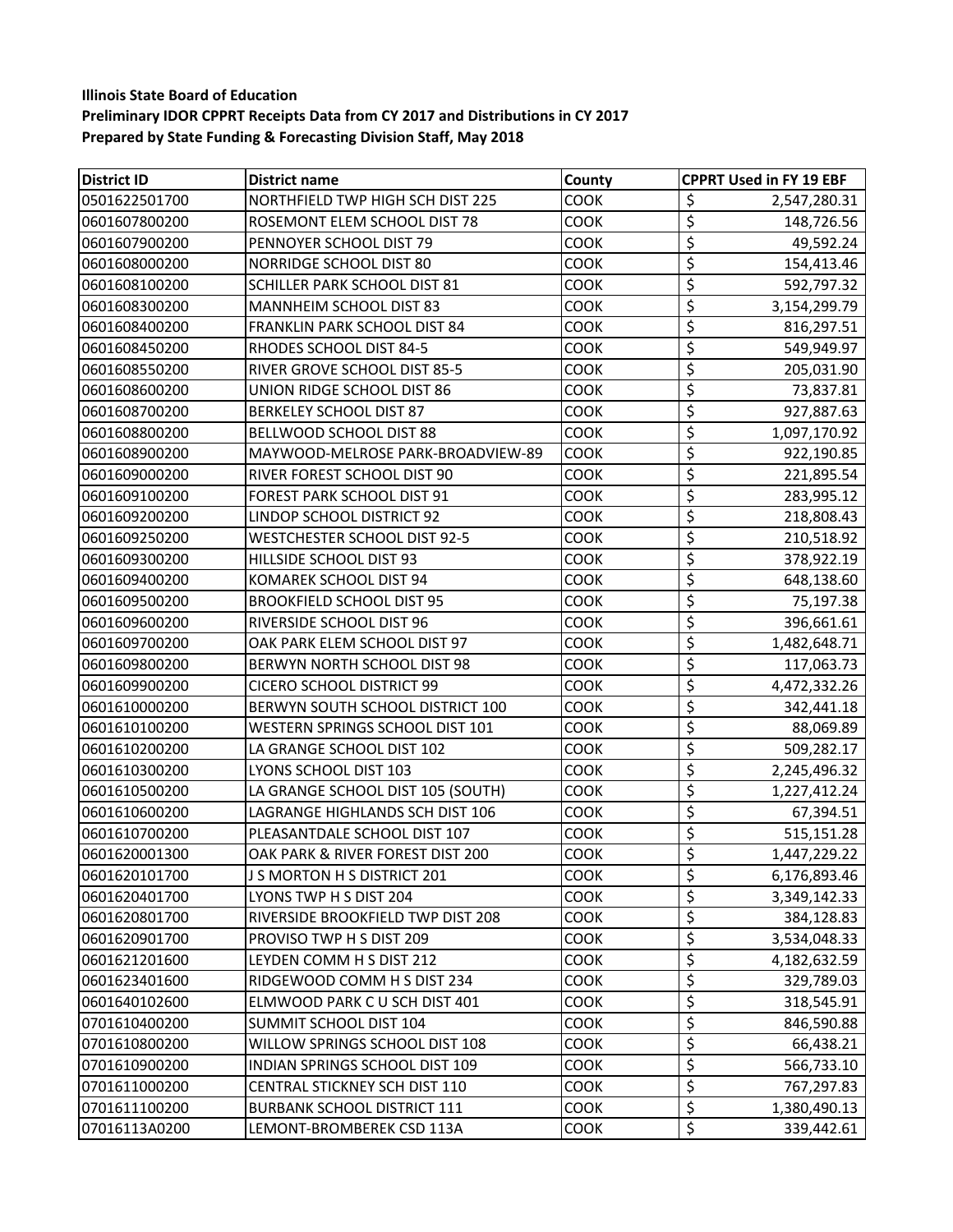| <b>District ID</b> | <b>District name</b>                  | County      | <b>CPPRT Used in FY 19 EBF</b> |
|--------------------|---------------------------------------|-------------|--------------------------------|
| 0701611700200      | NORTH PALOS SCHOOL DIST 117           | <b>COOK</b> | \$<br>393,378.86               |
| 0701611800400      | PALOS COMM CONS SCHOOL DIST 118       | COOK        | \$<br>326,881.31               |
| 0701612200200      | RIDGELAND SCHOOL DISTRICT 122         | <b>COOK</b> | \$<br>231,260.69               |
| 0701612300200      | OAK LAWN-HOMETOWN SCH DIST 123        | COOK        | \$<br>440,784.47               |
| 0701612400200      | EVERGREEN PK ELEM SCH DIST 124        | COOK        | \$<br>399,125.08               |
| 0701612500200      | <b>ATWOOD HEIGHTS DISTRICT 125</b>    | COOK        | \$<br>53,323.46                |
| 0701612600200      | ALSIP-HAZLGRN-OAKLWN S DIST 126       | <b>COOK</b> | \$<br>1,047,558.20             |
| 0701612700200      | <b>WORTH SCHOOL DISTRICT 127</b>      | COOK        | \$<br>76,444.66                |
| 0701612750200      | CHICAGO RIDGE SCHOOL DIST 127-5       | COOK        | \$<br>127,998.21               |
| 0701612800200      | PALOS HEIGHTS SCHOOL DIST 128         | COOK        | \$<br>104,435.60               |
| 0701613000200      | COOK COUNTY SCHOOL DIST 130           | COOK        | \$<br>1,408,583.47             |
| 0701613200200      | CALUMET PUBLIC SCHOOLS DIST 132       | COOK        | \$<br>116,678.11               |
| 0701613300200      | <b>GEN GEO PATTON SCHOOL DIST 133</b> | <b>COOK</b> | \$<br>483,526.58               |
| 0701613500200      | ORLAND SCHOOL DISTRICT 135            | COOK        | \$<br>345,619.39               |
| 0701614000200      | KIRBY SCHOOL DIST 140                 | COOK        | \$<br>105,528.91               |
| 0701614200200      | <b>FOREST RIDGE SCHOOL DIST 142</b>   | COOK        | \$<br>80,491.59                |
| 0701614300200      | MIDLOTHIAN SCHOOL DIST 143            | <b>COOK</b> | \$<br>152,630.12               |
| 0701614350200      | POSEN-ROBBINS EL SCH DIST 143-5       | COOK        | \$<br>128,849.98               |
| 0701614400200      | PRAIRIE-HILLS ELEM SCH DIST 144       | COOK        | \$<br>181,514.49               |
| 0701614500200      | ARBOR PARK SCHOOL DISTRICT 145        | <b>COOK</b> | \$<br>116,372.98               |
| 0701614600400      | TINLEY PARK COMM SCH DIST 146         | <b>COOK</b> | \$<br>243,870.45               |
| 0701614700200      | W HARVEY-DIXMOOR PUB SCH DIST147      | COOK        | \$<br>676,599.91               |
| 0701614800200      | DOLTON SCHOOL DISTRICT 148            | COOK        | \$<br>403,518.79               |
| 0701614900200      | <b>DOLTON SCHOOL DISTRICT 149</b>     | COOK        | \$<br>312,610.40               |
| 0701615000200      | SOUTH HOLLAND SCHOOL DIST 150         | <b>COOK</b> | \$<br>197,673.97               |
| 0701615100200      | SOUTH HOLLAND SCHOOL DIST 151         | COOK        | \$<br>362,647.59               |
| 0701615200200      | HARVEY SCHOOL DISTRICT 152            | COOK        | \$<br>690,667.41               |
| 0701615250200      | HAZEL CREST SCHOOL DIST 152-5         | COOK        | \$<br>196,503.69               |
| 0701615300200      | HOMEWOOD SCHOOL DISTRICT 153          | COOK        | \$<br>269,465.72               |
| 0701615400200      | THORNTON SCHOOL DISTRICT 154          | COOK        | \$<br>110,167.69               |
| 0701615450200      | <b>BURNHAM SCHOOL DISTRICT 154-5</b>  | COOK        | \$<br>65,173.28                |
| 0701615500200      | CALUMET CITY SCHOOL DISTRICT 155      | COOK        | \$<br>202,169.39               |
| 0701615600200      | LINCOLN ELEM SCHOOL DIST 156          | COOK        | 90,406.94<br>\$                |
| 0701615700200      | HOOVER-SCHRUM MEMORIAL SD 157         | COOK        | \$<br>280,751.23               |
| 0701615800200      | LANSING SCHOOL DISTRICT 158           | COOK        | \$<br>308,535.93               |
| 0701615900200      | ELEM SCHOOL DISTRICT 159              | COOK        | \$<br>703,491.18               |
| 0701616000200      | COUNTRY CLUB HILLS SCH DIST 160       | COOK        | \$<br>67,814.74                |
| 0701616100200      | FLOSSMOOR SCHOOL DISTRICT 161         | COOK        | \$<br>202,814.21               |
| 0701616200200      | MATTESON ELEM SCHOOL DIST 162         | COOK        | \$<br>387,461.01               |
| 0701616300200      | PARK FOREST SCHOOL DIST 163           | COOK        | \$<br>490,856.27               |
| 0701616700200      | BROOKWOOD SCHOOL DIST 167             | COOK        | \$<br>340,847.13               |
| 0701616800400      | COMM CONS SCHOOL DIST 168             | COOK        | \$<br>79,443.50                |
| 0701616900200      | FORD HEIGHTS SCHOOL DISTRICT 169      | <b>COOK</b> | \$<br>1,364,222.59             |
| 0701617000200      | CHICAGO HEIGHTS SCHOOL DIST 170       | COOK        | \$<br>1,349,976.40             |
| 0701617100200      | SUNNYBROOK SCHOOL DISTRICT 171        | COOK        | \$<br>89,275.49                |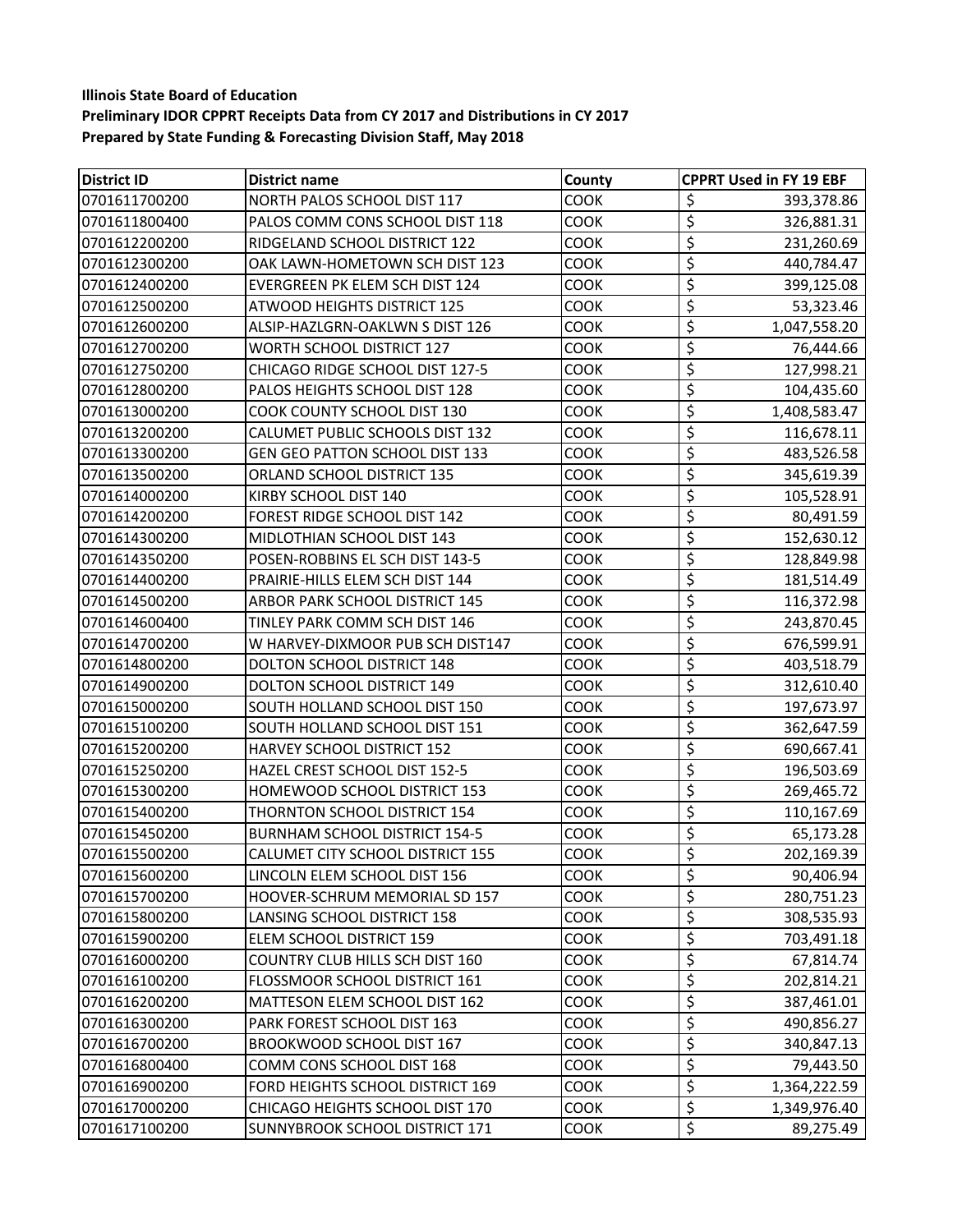| <b>District ID</b> | <b>District name</b>                  | County            | <b>CPPRT Used in FY 19 EBF</b>                  |
|--------------------|---------------------------------------|-------------------|-------------------------------------------------|
| 0701617200200      | SANDRIDGE SCHOOL DISTRICT 172         | <b>COOK</b>       | \$<br>29,536.26                                 |
| 0701619400200      | <b>STEGER SCHOOL DISTRICT 194</b>     | <b>COOK</b>       | $\overline{\mathcal{L}}$<br>438,049.59          |
| 0701620501700      | THORNTON TWP H S DIST 205             | <b>COOK</b>       | \$<br>3,944,984.38                              |
| 0701620601700      | BLOOM TWP HIGH SCH DIST 206           | COOK              | \$<br>3,229,256.64                              |
| 0701621001700      | LEMONT TWP H S DIST 210               | COOK              | \$<br>389,279.39                                |
| 0701621501700      | THORNTON FRACTIONAL T H S D 215       | COOK              | \$<br>1,046,331.39                              |
| 0701621701600      | ARGO COMM H S DIST 217                | <b>COOK</b>       | \$<br>1,042,901.74                              |
| 0701621801600      | <b>COMMUNITY HIGH SCHOOL DIST 218</b> | COOK              | \$<br>3,254,965.32                              |
| 0701622001700      | REAVIS TWP H S DIST 220               | <b>COOK</b>       | \$<br>3,286,505.96                              |
| 0701622701700      | RICH TWP H S DISTRICT 227             | <b>COOK</b>       | \$<br>1,395,689.09                              |
| 0701622801600      | BREMEN COMM H S DISTRICT 228          | <b>COOK</b>       | \$<br>784,549.91                                |
| 0701622901600      | OAK LAWN COMM H S DIST 229            | COOK              | \$<br>548,047.98                                |
| 0701623001300      | <b>CONS HIGH SCHOOL DISTRICT 230</b>  | COOK              | \$<br>1,146,020.15                              |
| 0701623101600      | EVERGREEN PARK COMM HI SCH D 231      | <b>COOK</b>       | \$<br>452,577.79                                |
| 0701623301600      | HOMEWOOD FLOSSMOOR C H S D 233        | <b>COOK</b>       | \$<br>541,873.76                                |
| 0800830802600      | EASTLAND COMM UNIT SCH DIST 308       | <b>CARROLL</b>    | \$<br>111,905.63                                |
| 0800831402600      | <b>WEST CARROLL</b>                   | <b>CARROLL</b>    | \$<br>443,285.37                                |
| 0800839902600      | CHADWICK-MILLEDGEVILLE CUSD 399       | <b>CARROLL</b>    | \$<br>90,243.17                                 |
| 0804311902200      | EAST DUBUQUE UNIT SCH DIST 119        | <b>JO DAVIESS</b> | \$<br>220,040.73                                |
| 0804312002200      | GALENA UNIT SCHOOL DIST 120           | <b>JO DAVIESS</b> | \$<br>226,244.92                                |
| 0804320502600      | WARREN COMM UNIT SCHOOL DIST 205      | <b>JO DAVIESS</b> | \$<br>115,434.82                                |
| 0804320602600      | STOCKTON C U SCHOOL DIST 206          | <b>JO DAVIESS</b> | \$<br>126,220.10                                |
| 0804321002600      | RIVER RIDGE C U SCH DIST 210          | <b>JO DAVIESS</b> | \$<br>167,123.89                                |
| 0804321102600      | SCALES MOUND C U SCH DISTRICT 211     | <b>JO DAVIESS</b> | \$<br>50,547.28                                 |
| 0808914502200      | <b>FREEPORT SCHOOL DIST 145</b>       | <b>STEPHENSON</b> | $\overline{\boldsymbol{\zeta}}$<br>1,675,076.28 |
| 0808920002600      | PEARL CITY C U SCH DIST 200           | <b>STEPHENSON</b> | \$<br>57,071.47                                 |
| 0808920102600      | DAKOTA COMM UNIT SCH DIST 201         | <b>STEPHENSON</b> | \$<br>65,135.47                                 |
| 0808920202600      | LENA WINSLOW C U SCH DIST 202         | <b>STEPHENSON</b> | \$<br>177,759.76                                |
| 0808920302600      | ORANGEVILLE C U SCHOOL DIST 203       | <b>STEPHENSON</b> | $\overline{\xi}$<br>30,560.16                   |
| 0901000102600      | FISHER C U SCHOOL DISTRICT 1          | <b>CHAMPAIGN</b>  | \$<br>497,871.59                                |
| 0901000302600      | MAHOMET-SEYMOUR C U SCH DIST 3        | <b>CHAMPAIGN</b>  | $\overline{\xi}$<br>295,767.77                  |
| 0901000402600      | <b>CHAMPAIGN COMM UNIT SCH DIST 4</b> | CHAMPAIGN         | \$<br>2,953,390.73                              |
| 0901000702600      | TOLONO C U SCHOOL DIST 7              | <b>CHAMPAIGN</b>  | \$<br>215,469.56                                |
| 0901000802600      | HERITAGE COMM UNIT SCH DIST 8         | <b>CHAMPAIGN</b>  | \$<br>127,919.90                                |
| 0901011602200      | URBANA SCHOOL DIST 116                | <b>CHAMPAIGN</b>  | \$<br>1,142,868.06                              |
| 0901013000400      | THOMASBORO C C SCHOOL DIST 130        | <b>CHAMPAIGN</b>  | \$<br>15,204.38                                 |
| 0901013700200      | RANTOUL CITY SCHOOL DIST 137          | <b>CHAMPAIGN</b>  | \$<br>222,178.22                                |
| 0901014200400      | LUDLOW C C SCHOOL DIST 142            | <b>CHAMPAIGN</b>  | \$<br>12,351.54                                 |
| 0901016900400      | ST JOSEPH C C SCHOOL DIST 169         | <b>CHAMPAIGN</b>  | \$<br>45,982.06                                 |
| 0901018800400      | GIFFORD C C SCHOOL DIST 188           | <b>CHAMPAIGN</b>  | \$<br>113,919.47                                |
| 0901019301700      | RANTOUL TOWNSHIP H S DIST 193         | <b>CHAMPAIGN</b>  | \$<br>158,651.97                                |
| 0901019700400      | PRAIRIEVIEW-OGDEN CCSD 197            | <b>CHAMPAIGN</b>  | \$<br>53,475.50                                 |
| 0901030501600      | ST JOSEPH OGDEN C H S DIST 305        | <b>CHAMPAIGN</b>  | \$<br>95,575.30                                 |
| 0902700502600      | GIBSON CITY-MELVIN-SIBLEY CUSD 5      | <b>FORD</b>       | $\overline{\boldsymbol{\zeta}}$<br>582,876.49   |
| 0902701002600      | PAXTON-BUCKLEY-LODA CU DIST 10        | <b>FORD</b>       | $\overline{\xi}$<br>298,439.46                  |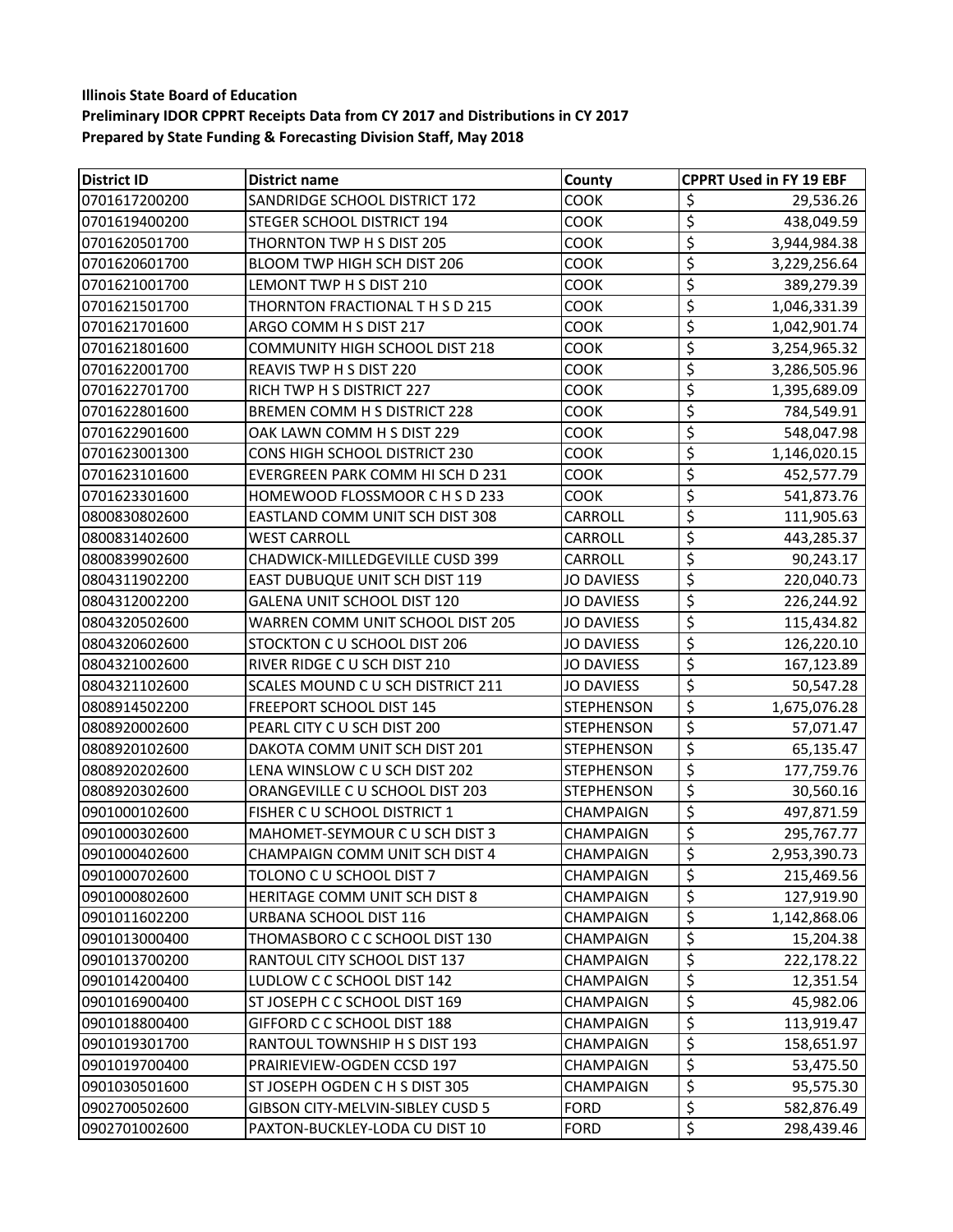| <b>District ID</b> | <b>District name</b>                 | <b>County</b>     | <b>CPPRT Used in FY 19 EBF</b>               |
|--------------------|--------------------------------------|-------------------|----------------------------------------------|
| 0301100102600      | MORRISONVILLE C U SCH DIST 1         | <b>CHRISTIAN</b>  | \$<br>73,855.33                              |
| 0301100302600      | TAYLORVILLE C U SCH DIST 3           | <b>CHRISTIAN</b>  | $\overline{\xi}$<br>544,406.37               |
| 0301100402600      | <b>EDINBURG C U SCH DIST 4</b>       | <b>CHRISTIAN</b>  | \$<br>95,877.45                              |
| 0301100802600      | PANA COMM UNIT SCHOOL DIST 8         | <b>CHRISTIAN</b>  | \$<br>293,475.57                             |
| 0301101402400      | SOUTH FORK SCHOOL DISTRICT 14        | <b>CHRISTIAN</b>  | \$<br>49,179.36                              |
| 0306800202600      | PANHANDLE COMM UNIT SCH DIST 2       | <b>MONTGOMERY</b> | $\overline{\xi}$<br>135,914.49               |
| 0306800302600      | HILLSBORO COMM UNIT SCH DIST 3       | <b>MONTGOMERY</b> | \$<br>1,290,743.99                           |
| 0306801202600      | LITCHFIELD C U SCHOOL DIST 12        | <b>MONTGOMERY</b> | $\overline{\xi}$<br>479,828.92               |
| 0306802202600      | NOKOMIS COMM UNIT SCH DIST 22        | <b>MONTGOMERY</b> | \$<br>167,573.48                             |
| 11012002C2600      | MARSHALL C U SCHOOL DIST 2C          | <b>CLARK</b>      | \$<br>223,624.80                             |
| 11012003C2600      | MARTINSVILLE C U SCH DIST 3C         | <b>CLARK</b>      | \$<br>100,351.42                             |
| 11012004C2600      | CASEY-WESTFIELD C U SCH DIST 4C      | <b>CLARK</b>      | \$<br>224,732.23                             |
| 1101500102600      | CHARLESTON C U SCHOOL DIST 1         | <b>COLES</b>      | \$<br>859,430.01                             |
| 1101500202600      | MATTOON C U SCHOOL DIST 2            | <b>COLES</b>      | \$<br>1,179,674.74                           |
| 1101500502600      | OAKLAND C U SCHOOL DIST 5            | <b>COLES</b>      | \$<br>63,142.76                              |
| 1101800302600      | NEOGA COMM UNIT SCHOOL DIST 3        | CUMBERLAND        | \$<br>170,112.94                             |
| 1101807702600      | <b>CUMBERLAND C U SCHOOL DIST 77</b> | <b>CUMBERLAND</b> | \$<br>134,691.37                             |
| 1102130102600      | TUSCOLA C U SCHOOL DIST 301          | <b>DOUGLAS</b>    | \$<br>1,631,461.77                           |
| 1102130202600      | VILLA GROVE C U SCH DIST 302         | <b>DOUGLAS</b>    | \$<br>89,488.80                              |
| 1102130502600      | ARTHUR C U SCHOOL DIST 305           | <b>PIATT</b>      | \$<br>363,414.93                             |
| 1102130602600      | ARCOLA C U SCHOOL DISTRICT 306       | <b>DOUGLAS</b>    | \$<br>149,781.37                             |
| 1102300102600      | SHILOH COMM UNIT SCH DIST 1          | <b>EDGAR</b>      | \$<br>204,805.94                             |
| 1102300302600      | KANSAS COMM UNIT SCHOOL DIST 3       | <b>EDGAR</b>      | \$<br>57,150.14                              |
| 1102300402600      | PARIS COMM UNIT SCHOOL DIST 4        | <b>EDGAR</b>      | \$<br>119,444.68                             |
| 1102300602600      | <b>EDGAR COUNTY C U DIST 6</b>       | <b>EDGAR</b>      | \$<br>138,568.32                             |
| 1102309502500      | PARIS-UNION SCHOOL DIST 95           | <b>EDGAR</b>      | \$<br>288,772.17                             |
| 1107030002600      | SULLIVAN C U SCHOOL DIST 300         | <b>MOULTRIE</b>   | \$<br>145,475.98                             |
| 1107030202600      | OKAW Valley CUSD 302                 | <b>MOULTRIE</b>   | \$<br>77,248.33                              |
| 1108700102600      | WINDSOR COMM UNIT SCH DIST 1         | <b>SHELBY</b>     | \$<br>86,900.40                              |
| 11087003A2600      | <b>COWDEN-HERRICK CUD 3A</b>         | SHELBY            | \$<br>102,114.70                             |
| 1108700402600      | SHELBYVILLE C U SCHOOL DIST 4        | <b>SHELBY</b>     | \$<br>276,970.70                             |
| 11087005A2600      | STEWARDSON-STRASBURG CU DIST 5A      | <b>SHELBY</b>     | $\overline{\boldsymbol{\zeta}}$<br>73,356.84 |
| 1108702102600      | CENTRAL A & M C U DIST #21           | <b>SHELBY</b>     | \$<br>153,465.27                             |
| 1201301002600      | CLAY CITY COMM UNIT DIST 10          | <b>CLAY</b>       | \$<br>97,314.13                              |
| 1201302502600      | NORTH CLAY C U SCHOOL DISTRICT 25    | <b>CLAY</b>       | \$<br>206,424.43                             |
| 1201303502600      | FLORA COMM UNIT SCH DIST 35          | <b>CLAY</b>       | \$<br>322,864.84                             |
| 1201700102600      | HUTSONVILLE C U SCHOOL DIST 1        | CRAWFORD          | \$<br>409,186.09                             |
| 1201700202600      | ROBINSON C U SCHOOL DIST 2           | CRAWFORD          | \$<br>867,464.27                             |
| 1201700302600      | PALESTINE C U SCHOOL DIST 3          | CRAWFORD          | \$<br>56,253.63                              |
| 1201700402600      | OBLONG C U SCHOOL DIST 4             | <b>CRAWFORD</b>   | \$<br>119,779.87                             |
| 1204000102600      | JASPER COUNTY COMM UNIT DIST 1       | <b>JASPER</b>     | \$<br>991,570.68                             |
| 1205101002600      | RED HILL C U SCHOOL DIST 10          | LAWRENCE          | \$<br>90,110.28                              |
| 1205102002600      | LAWRENCE CO C U DISTRICT 20          | LAWRENCE          | \$<br>250,592.28                             |
| 1208000102600      | EAST RICHLAND C U SCH DIST 1         | RICHLAND          | $\overline{\xi}$<br>615,976.10               |
| 1301400102600      | CARLYLE C U SCHOOL DISTRICT 1        | <b>CLINTON</b>    | $\overline{\mathcal{S}}$<br>335,983.31       |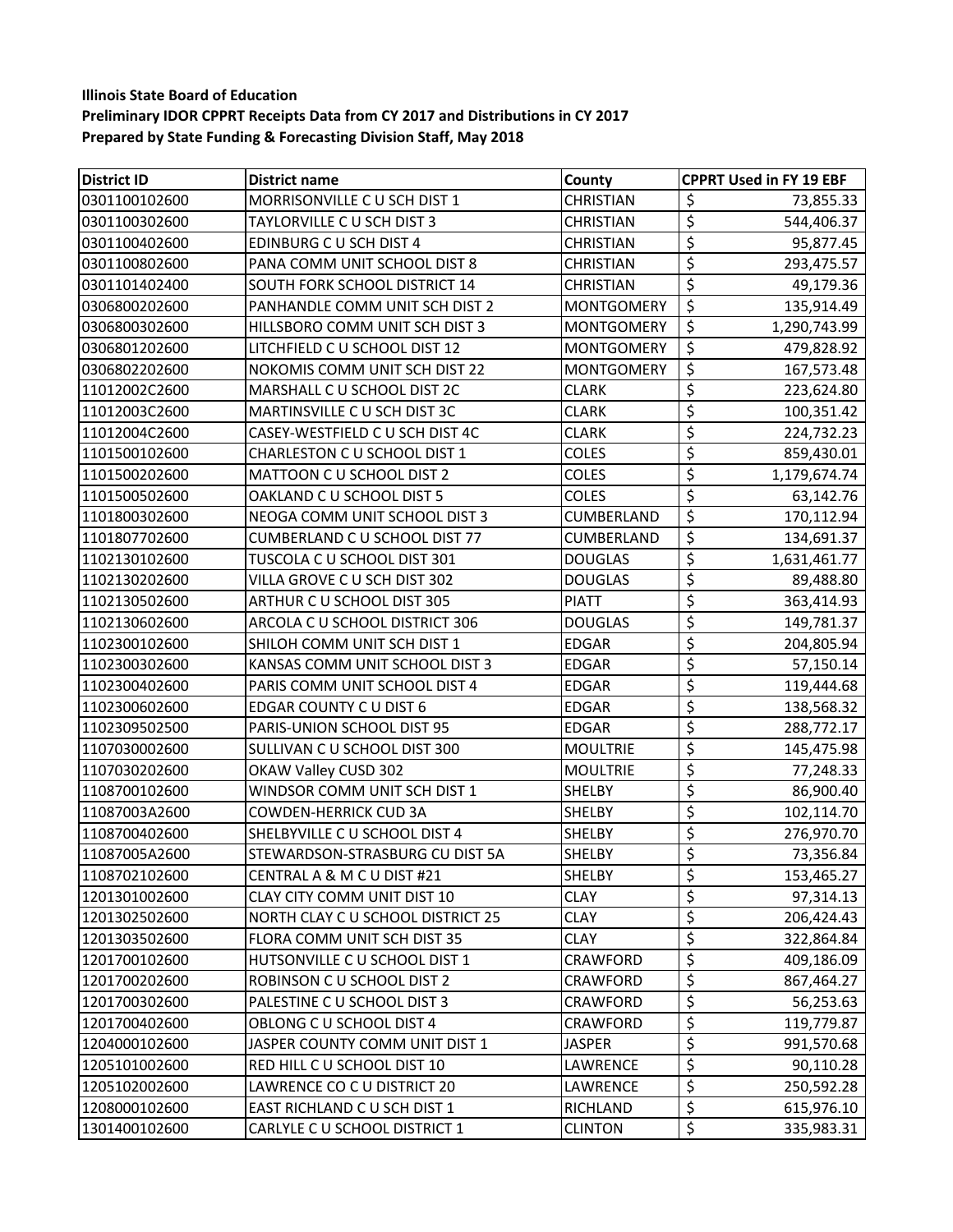| <b>District ID</b> | <b>District name</b>                   | <b>County</b>     | <b>CPPRT Used in FY 19 EBF</b>                   |
|--------------------|----------------------------------------|-------------------|--------------------------------------------------|
| 1301400302600      | WESCLIN C U SCHOOL DISTRICT 3          | <b>CLINTON</b>    | \$<br>84,129.54                                  |
| 1301401200400      | <b>BREESE SCHOOL DISTRICT 12</b>       | <b>CLINTON</b>    | $\overline{\xi}$<br>80,584.48                    |
| 1301402100200      | <b>AVISTON SCHOOL DISTRICT 21</b>      | <b>CLINTON</b>    | \$<br>14,220.60                                  |
| 1301404600200      | WILLOW GROVE SCHOOL DISTRICT 46        | <b>CLINTON</b>    | $\overline{\mathcal{L}}$<br>30,318.85            |
| 1301405700200      | <b>BARTELSO SCHOOL DISTRICT 57</b>     | <b>CLINTON</b>    | \$<br>6,095.77                                   |
| 1301406000200      | <b>GERMANTOWN SCHOOL DISTRICT 60</b>   | <b>CLINTON</b>    | \$<br>11,469.56                                  |
| 1301406200200      | DAMIANSVILLE SCHOOL DISTRICT 62        | <b>CLINTON</b>    | $\overline{\boldsymbol{\zeta}}$<br>7,309.64      |
| 1301406300200      | ALBERS SCHOOL DISTRICT 63              | <b>CLINTON</b>    | \$<br>9,646.12                                   |
| 1301407101600      | CENTRAL COMMUNITY H S DIST 71          | <b>CLINTON</b>    | $\overline{\xi}$<br>142,085.63                   |
| 1301414150200      | ST ROSE SCHOOL DISTRICT 14-15          | <b>CLINTON</b>    | \$<br>10,374.04                                  |
| 1301418600200      | <b>NORTH WAMAC SCHOOL DISTRICT 186</b> | <b>CLINTON</b>    | $\overline{\mathcal{L}}$<br>38,474.07            |
| 1304117800400      | SPRING GARDEN CONS SCHL DIST 178       | <b>JEFFERSON</b>  | \$<br>44,442.25                                  |
| 1304120902700      | WOODLAWN UNIT DIST 209                 | <b>JEFFERSON</b>  | \$<br>119,822.19                                 |
| 1304131802700      | <b>BLUFORD UNIT DIST 318</b>           | <b>JEFFERSON</b>  | \$<br>59,671.09                                  |
| 1305800100300      | RACCOON CONS SCHOOL DIST 1             | <b>MARION</b>     | \$<br>43,340.12                                  |
| 1305800200300      | KELL CONSOLIDATED SCHOOL DIST 2        | <b>MARION</b>     | \$<br>23,395.99                                  |
| 1305800700400      | <b>IUKA COMM CONS SCHOOL DIST 7</b>    | <b>MARION</b>     | $\overline{\boldsymbol{\zeta}}$<br>29,101.67     |
| 1305801000400      | SELMAVILLE C C SCH DIST 10             | <b>MARION</b>     | \$<br>71,255.70                                  |
| 1305810002600      | PATOKA COMM UNIT SCH DIST 100          | <b>MARION</b>     | \$<br>673,614.84                                 |
| 1305811100200      | SALEM SCHOOL DIST 111                  | <b>MARION</b>     | \$<br>294,844.14                                 |
| 1305813300200      | CENTRAL CITY SCHOOL DIST 133           | <b>MARION</b>     | $\overline{\mathcal{L}}$<br>45,088.19            |
| 1305813500200      | CENTRALIA SCHOOL DIST 135              | <b>MARION</b>     | $\overline{\mathcal{L}}$<br>753,360.34           |
| 1305820001700      | <b>CENTRALIA H S DIST 200</b>          | <b>MARION</b>     | \$<br>615,018.10                                 |
| 1305840102600      | SOUTH CENTRAL COMM UNIT DIST 401       | <b>MARION</b>     | \$<br>263,368.94                                 |
| 1305850102600      | SANDOVAL C U SCHOOL DIST 501           | <b>MARION</b>     | $\overline{\xi}$<br>111,742.96                   |
| 1305860001600      | SALEM COMM H S DIST 600                | <b>MARION</b>     | \$<br>313,333.77                                 |
| 1305872202600      | ODIN CU SCHOOL DIST 722                | <b>MARION</b>     | $\overline{\xi}$<br>91,550.25                    |
| 1309500100400      | OAKDALE C C SCHOOL DISTRICT 1          | <b>WASHINGTON</b> | $\overline{\boldsymbol{\varsigma}}$<br>22,371.87 |
| 1309501002600      | WEST WASHINGTON CO C U DIST 10         | <b>WASHINGTON</b> | \$<br>91,765.12                                  |
| 1309501100400      | <b>IRVINGTON C C SCH DISTRICT 11</b>   | <b>WASHINGTON</b> | \$<br>23,244.58                                  |
| 1309501500400      | ASHLEY C C SCH DISTRICT 15             | WASHINGTON        | $\overline{\mathcal{L}}$<br>62,273.36            |
| 1309504900400      | NASHVILLE C C SCH DISTRICT 49          | WASHINGTON        | \$<br>231,145.34                                 |
| 1309509901600      | NASHVILLE COMM H S DISTRICT 99         | <b>WASHINGTON</b> | \$<br>262,191.44                                 |
| 1501629902500      | CITY OF CHICAGO SCHOOL DIST 299        | COOK              | \$<br>191,493,222.98                             |
| 1601942402600      | <b>GENOA KINGSTON C U S DIST 424</b>   | <b>DEKALB</b>     | \$<br>155,345.58                                 |
| 1601942502600      | <b>INDIAN CREEK COMM UNIT DIST 425</b> | <b>DEKALB</b>     | \$<br>389,150.70                                 |
| 1601942602600      | HIAWATHA C U SCHOOL DIST 426           | <b>DEKALB</b>     | \$<br>110,546.97                                 |
| 1601942702600      | SYCAMORE C U SCHOOL DIST 427           | <b>DEKALB</b>     | \$<br>744,750.22                                 |
| 1601942802600      | DEKALB COMM UNIT SCH DIST 428          | <b>DEKALB</b>     | \$<br>1,342,073.42                               |
| 1601942902600      | HINCKLEY BIG ROCK C U S D 429          | <b>DEKALB</b>     | \$<br>161,830.76                                 |
| 1601943002600      | SANDWICH C U SCHOOL DIST 430           | <b>DEKALB</b>     | \$<br>342,483.05                                 |
| 1601943202600      | SOMONAUK C U SCHOOL DIST 432           | <b>DEKALB</b>     | \$<br>98,935.25                                  |
| 1702001502600      | CLINTON C U SCHOOL DIST 15             | <b>DEWITT</b>     | $\overline{\mathcal{L}}$<br>1,118,986.13         |
| 1702001802600      | BLUE RIDGE COMM UNIT SCH DIST 18       | <b>DEWITT</b>     | \$<br>320,977.94                                 |
| 1705300502600      | WOODLAND CUS DIST 5                    | LIVINGSTON        | \$<br>550,828.09                                 |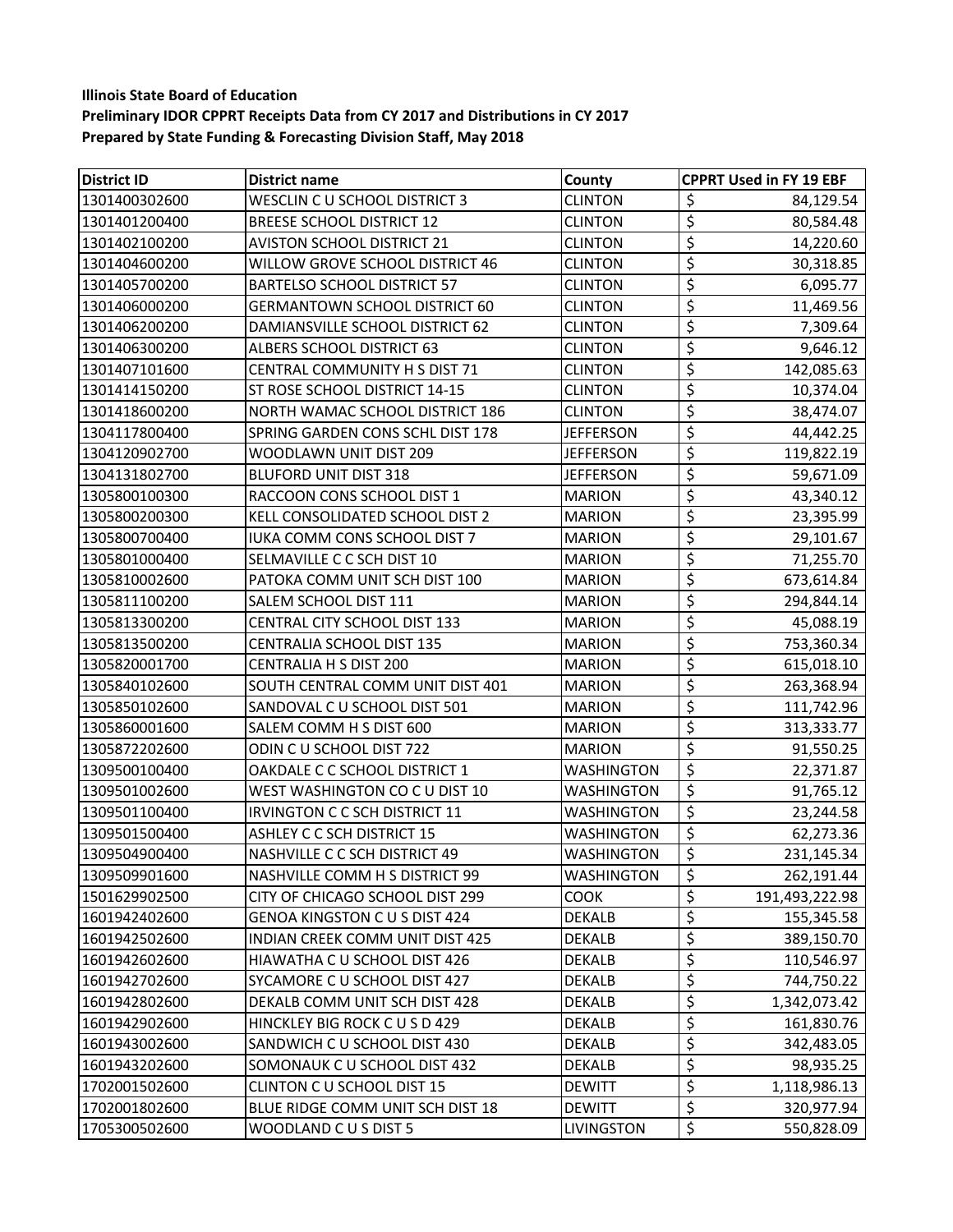| <b>District ID</b> | <b>District name</b>                 | County            | <b>CPPRT Used in FY 19 EBF</b>         |
|--------------------|--------------------------------------|-------------------|----------------------------------------|
| 17053006J2600      | TRI POINT CU SCH DIST 6-J            | LIVINGSTON        | \$<br>182,802.34                       |
| 1705300802600      | PRAIRIE CENTRAL C U SCHOOL DIST 8    | LIVINGSTON        | \$<br>789,889.34                       |
| 1705307402700      | FLANAGAN-CORNELL UNIT 74             | LIVINGSTON        | \$<br>79,383.17                        |
| 1705309001700      | PONTIAC TWP H S DIST 90              | LIVINGSTON        | $\overline{\xi}$<br>452,155.31         |
| 1705323001700      | DWIGHT TWP H S DIST 230              | LIVINGSTON        | \$<br>139,292.94                       |
| 1705323200200      | DWIGHT COMMON SCHOOL DIST 232        | LIVINGSTON        | \$<br>169,614.44                       |
| 1705342500400      | ROOKS CREEK C C SCH DIST 425         | LIVINGSTON        | \$<br>11,119.82                        |
| 1705342600400      | CORNELL C C SCH DIST 426             | <b>LIVINGSTON</b> | $\overline{\xi}$<br>24,896.13          |
| 1705342900400      | PONTIAC C C SCHOOL DIST 429          | LIVINGSTON        | \$<br>572,140.13                       |
| 1705343500400      | ODELL COMM CONS SCHOOL DIST 435      | LIVINGSTON        | \$<br>93,597.82                        |
| 1705343800400      | SAUNEMIN C CONSOL SCH DIST 438       | LIVINGSTON        | \$<br>106,084.88                       |
| 1706400202600      | LEROY COMMUNITY UNIT SCH DIST 2      | <b>MCLEAN</b>     | \$<br>91,725.46                        |
| 1706400302600      | TRI VALLEY C U SCHOOL DISTRICT 3     | <b>MCLEAN</b>     | \$<br>137,040.43                       |
| 1706400402600      | HEYWORTH C U SCH DIST 4              | <b>MCLEAN</b>     | \$<br>105,009.87                       |
| 1706400502600      | MCLEAN COUNTY UNIT DIST NO 5         | <b>MCLEAN</b>     | \$<br>1,860,065.00                     |
| 1706400702600      | LEXINGTON C U SCH DIST 7             | <b>MCLEAN</b>     | \$<br>211,720.20                       |
| 1706401602600      | OLYMPIA C U SCHOOL DIST 16           | <b>MCLEAN</b>     | $\overline{\mathcal{L}}$<br>368,224.78 |
| 1706401902600      | RIDGEVIEW COMM UNIT SCH DIST 19      | <b>MCLEAN</b>     | \$<br>269,437.61                       |
| 1706408702500      | <b>BLOOMINGTON SCH DIST 87</b>       | <b>MCLEAN</b>     | \$<br>4,403,396.94                     |
| 1902200200200      | BENSENVILLE SCHOOL DISTRICT 2        | <b>DUPAGE</b>     | \$<br>1,066,449.46                     |
| 1902200400200      | ADDISON SCHOOL DIST 4                | <b>DUPAGE</b>     | \$<br>1,020,968.55                     |
| 1902200700200      | WOOD DALE SCHOOL DISTRICT 7          | <b>DUPAGE</b>     | \$<br>362,908.48                       |
| 1902201000200      | <b>ITASCA SCHOOL DIST 10</b>         | <b>DUPAGE</b>     | \$<br>123,022.80                       |
| 1902201100200      | MEDINAH SCHOOL DISTRICT 11           | <b>DUPAGE</b>     | \$<br>338,875.81                       |
| 1902201200200      | ROSELLE SCHOOL DISTRICT 12           | <b>DUPAGE</b>     | \$<br>136,953.15                       |
| 1902201300200      | BLOOMINGDALE SCHOOL DISTRICT 13      | <b>DUPAGE</b>     | \$<br>69,051.44                        |
| 1902201500200      | MARQUARDT SCHOOL DISTRICT 15         | <b>DUPAGE</b>     | \$<br>152,912.55                       |
| 1902201600200      | <b>QUEEN BEE SCHOOL DISTRICT 16</b>  | <b>DUPAGE</b>     | \$<br>88,268.97                        |
| 1902202000200      | KEENEYVILLE SCHOOL DISTRICT 20       | <b>DUPAGE</b>     | \$<br>30,463.64                        |
| 1902202500200      | <b>BENJAMIN SCHOOL DISTRICT 25</b>   | <b>DUPAGE</b>     | \$<br>50,130.76                        |
| 1902203300200      | WEST CHICAGO SCHOOL DIST 33          | <b>DUPAGE</b>     | $\overline{\xi}$<br>846,224.28         |
| 1902203400200      | WINFIELD SCHOOL DISTRICT 34          | <b>DUPAGE</b>     | \$<br>35,752.81                        |
| 1902204100200      | <b>GLEN ELLYN SCHOOL DISTRICT 41</b> | <b>DUPAGE</b>     | \$<br>1,058,578.52                     |
| 1902204400200      | LOMBARD SCHOOL DISTRICT 44           | <b>DUPAGE</b>     | \$<br>804,894.71                       |
| 1902204500200      | VILLA PARK SCHOOL DIST 45            | <b>DUPAGE</b>     | \$<br>316,769.07                       |
| 1902204800200      | SALT CREEK SCHOOL DIST 48            | <b>DUPAGE</b>     | \$<br>660,233.90                       |
| 1902205300200      | <b>BUTLER SCHOOL DISTRICT 53</b>     | <b>DUPAGE</b>     | \$<br>350,405.55                       |
| 1902205800200      | DOWNERS GROVE GRADE SCH DIST 58      | <b>DUPAGE</b>     | \$<br>835,883.95                       |
| 1902206000200      | MAERCKER SCHOOL DISTRICT 60          | <b>DUPAGE</b>     | \$<br>80,618.20                        |
| 1902206100200      | DARIEN SCHOOL DIST 61                | <b>DUPAGE</b>     | \$<br>63,091.86                        |
| 1902206200200      | <b>GOWER SCHOOL DIST 62</b>          | <b>DUPAGE</b>     | \$<br>379,755.16                       |
| 1902206300200      | CASS SCHOOL DIST 63                  | <b>DUPAGE</b>     | $\overline{\varsigma}$<br>27,166.50    |
| 1902206600200      | <b>CENTER CASS SCHOOL DIST 66</b>    | <b>DUPAGE</b>     | \$<br>87,196.61                        |
| 1902206800200      | WOODRIDGE SCHOOL DIST 68             | <b>DUPAGE</b>     | \$<br>173,442.47                       |
| 1902208601700      | HINSDALE TWP H S DIST 86             | <b>DUPAGE</b>     | \$<br>1,151,026.15                     |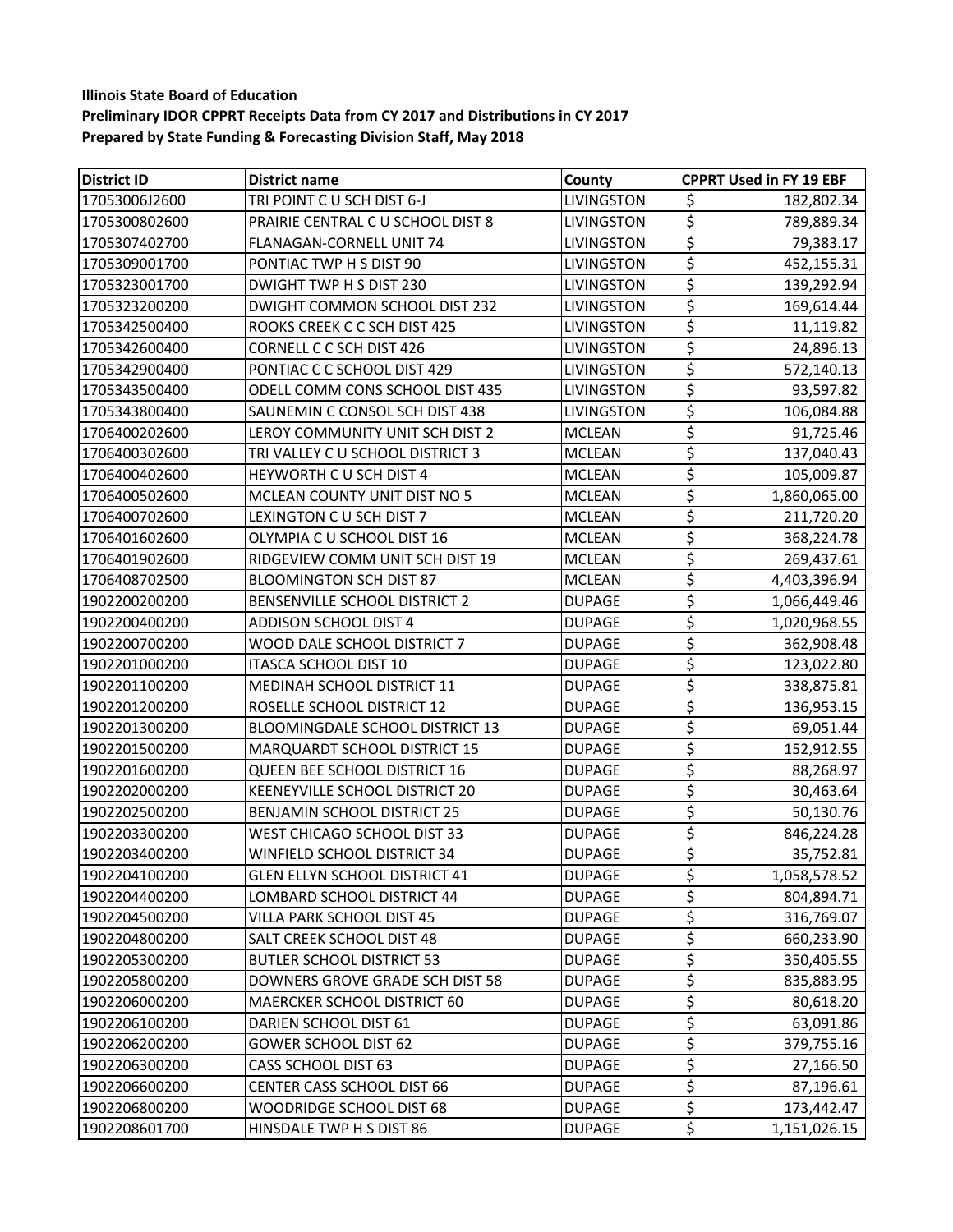| <b>District ID</b> | District name                          | County          | <b>CPPRT Used in FY 19 EBF</b>         |
|--------------------|----------------------------------------|-----------------|----------------------------------------|
| 1902208701700      | <b>GLENBARD TWP H S DIST 87</b>        | <b>DUPAGE</b>   | \$<br>2,349,848.13                     |
| 1902208801600      | DU PAGE HIGH SCHOOL DIST 88            | <b>DUPAGE</b>   | $\overline{\varsigma}$<br>1,632,874.65 |
| 1902208900400      | GLEN ELLYN C C SCHOOL DIST 89          | <b>DUPAGE</b>   | \$<br>202,803.99                       |
| 1902209300400      | COMMUNITY CONSOLIDATED S D 93          | <b>DUPAGE</b>   | \$<br>438,568.75                       |
| 1902209401600      | <b>COMMUNITY HIGH SCH DISTRICT 94</b>  | <b>DUPAGE</b>   | \$<br>1,043,826.37                     |
| 1902209901600      | <b>COMMUNITY HIGH SCHOOL DIST 99</b>   | <b>DUPAGE</b>   | \$<br>975,982.83                       |
| 1902210001600      | FENTON COMM H S DIST 100               | <b>DUPAGE</b>   | \$<br>1,291,281.52                     |
| 1902210801600      | LAKE PARK COMM H S DIST 108            | <b>DUPAGE</b>   | \$<br>606,049.00                       |
| 1902218000400      | <b>COMMUNITY CONS SCH DIST 180</b>     | <b>DUPAGE</b>   | \$<br>125,709.13                       |
| 1902218100400      | HINSDALE C C SCHOOL DIST 181           | <b>DUPAGE</b>   | \$<br>517,266.74                       |
| 1902220002600      | COMMUNITY UNIT SCHOOL DIST 200         | <b>DUPAGE</b>   | \$<br>2,122,316.62                     |
| 1902220102600      | WESTMONT C U SCHOOL DIST 201           | <b>DUPAGE</b>   | \$<br>302,881.03                       |
| 1902220202600      | LISLE C U SCH DIST 202                 | <b>DUPAGE</b>   | \$<br>353,717.90                       |
| 1902220302600      | NAPERVILLE C U DIST 203                | <b>DUPAGE</b>   | \$<br>2,466,934.50                     |
| 1902220402600      | INDIAN PRAIRIE C U SCH DIST 204        | <b>DUPAGE</b>   | \$<br>2,534,108.28                     |
| 1902220502600      | <b>ELMHURST SCHOOL DIST 205</b>        | <b>DUPAGE</b>   | \$<br>2,068,521.12                     |
| 2002400102600      | <b>EDWARDS COUNTY C U SCH DIST 1</b>   | <b>EDWARDS</b>  | \$<br>186,992.66                       |
| 2003000702600      | <b>GALLATIN C U SCHOOL DISTRICT 7</b>  | <b>GALLATIN</b> | \$<br>390,373.82                       |
| 2003500102600      | HARDIN CO COMM UNIT DIST 1             | <b>HARDIN</b>   | \$<br>343,902.52                       |
| 2007600102600      | POPE CO COMM UNIT DIST 1               | <b>POPE</b>     | \$<br>65,703.39                        |
| 2008300102600      | GALATIA C U SCHOOL DIST 1              | SALINE          | \$<br>31,411.73                        |
| 2008300202600      | <b>CARRIER MILLS-STONEFORT CUSD 2</b>  | SALINE          | \$<br>89,458.38                        |
| 2008300302600      | HARRISBURG C U SCHOOL DIST 3           | SALINE          | \$<br>327,601.95                       |
| 2008300402600      | ELDORADO COMM UNIT DISTRICT 4          | SALINE          | \$<br>238,162.08                       |
| 2009301702400      | ALLENDALE C C SCHOOL DIST 17           | <b>WABASH</b>   | \$<br>22,761.28                        |
| 2009334802600      | WABASH C U SCH DIST 348                | <b>WABASH</b>   | \$<br>758,897.43                       |
| 2009600600400      | NEW HOPE C C SCHOOL DIST 6             | WAYNE           | $\overline{\mathcal{L}}$<br>15,980.56  |
| 2009601400400      | <b>GEFF C C SCHOOL DISTRICT 14</b>     | WAYNE           | \$<br>9,353.24                         |
| 2009601700400      | JASPER COMM CONS SCHOOL DIST 17        | WAYNE           | \$<br>9,582.65                         |
| 2009610002600      | WAYNE CITY C U SCHOOL DIST 100         | WAYNE           | \$<br>124,890.54                       |
| 2009611200400      | FAIRFIELD PUBLIC SCHOOL DIST 112       | WAYNE           | \$<br>72,735.35                        |
| 2009620002600      | NORTH WAYNE C U SCHOOL DIST 200        | WAYNE           | \$<br>218,760.75                       |
| 2009622501600      | <b>FAIRFIELD COMM H S DIST 225</b>     | WAYNE           | 104,560.29<br>\$                       |
| 2009700102600      | <b>GRAYVILLE C U SCHOOL DIST 1</b>     | WHITE           | \$<br>92,585.61                        |
| 2009700302600      | NORRIS CITY-OMAHA-ENFIELD CUSD 3       | WHITE           | $\overline{\xi}$<br>123,783.78         |
| 2009700502600      | CARMI-WHITE COUNTY CUS DIST 5          | WHITE           | \$<br>367,696.51                       |
| 2102804700400      | BENTON COMM CONS SCH DIST 47           | <b>FRANKLIN</b> | \$<br>221,073.43                       |
| 2102809100400      | AKIN COMM CONS SCHOOL DIST 91          | <b>FRANKLIN</b> | \$<br>11,472.88                        |
| 2102809902600      | <b>CHRISTOPHER UNIT 99</b>             | <b>FRANKLIN</b> | \$<br>82,499.16                        |
| 2102810301300      | BENTON CONS HIGH SCHOOL DIST 103       | <b>FRANKLIN</b> | \$<br>240,003.38                       |
| 2102811500400      | <b>EWING NORTHERN C C DISTRICT 115</b> | <b>FRANKLIN</b> | \$<br>19,963.31                        |
| 2102816802600      | FRANKFORT COMM UNIT SCH DIST 168       | <b>FRANKLIN</b> | \$<br>323,432.76                       |
| 2102817402600      | THOMPSONVILLE CUSD 174                 | <b>FRANKLIN</b> | \$<br>51,513.22                        |
| 2102818802600      | ZEIGLER-ROYALTON C U S DIST 188        | <b>FRANKLIN</b> | \$<br>88,226.66                        |
| 2102819602600      | SESSER-VALIER COMM UNIT S D 196        | <b>FRANKLIN</b> | \$<br>227,996.30                       |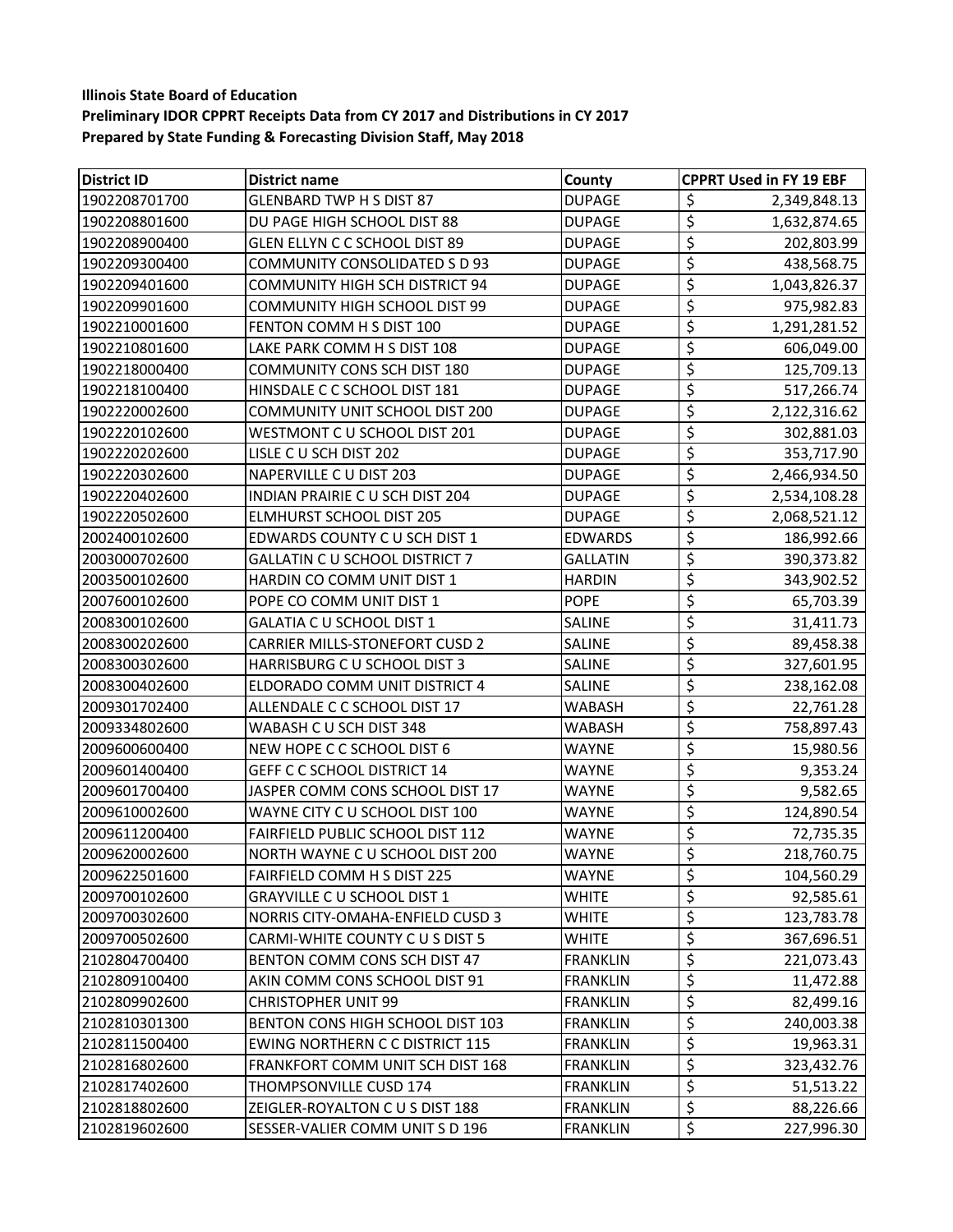| <b>District ID</b> | <b>District name</b>                    | County           | <b>CPPRT Used in FY 19 EBF</b>                  |
|--------------------|-----------------------------------------|------------------|-------------------------------------------------|
| 2110000102600      | JOHNSTON CITY C U SCH DIST 1            | WILLIAMSON       | \$<br>266,457.82                                |
| 2110000202600      | MARION COMM UNIT SCH DIST 2             | WILLIAMSON       | $\overline{\xi}$<br>686,893.32                  |
| 2110000302600      | CRAB ORCHARD C U SCH DIST 3             | WILLIAMSON       | \$<br>272,656.07                                |
| 2110000402600      | HERRIN CU SCH DIST 4                    | WILLIAMSON       | \$<br>272,465.67                                |
| 2110000502600      | CARTERVILLE C U SCH DIST 5              | WILLIAMSON       | \$<br>198,921.73                                |
| 2602900102600      | ASTORIA COMM UNIT SCH DIST 1            | <b>FULTON</b>    | $\overline{\xi}$<br>83,347.42                   |
| 2602900202600      | VIT COMM UNIT SCH DISTRICT 2            | <b>FULTON</b>    | $\overline{\boldsymbol{\zeta}}$<br>527,561.69   |
| 2602900302600      | COMM UNIT SCH DIST 3 FULTON CTY         | <b>FULTON</b>    | \$<br>295,302.97                                |
| 2602900402600      | SPOON RIVER VALLEY C U S DIST 4         | <b>FULTON</b>    | $\overline{\boldsymbol{\zeta}}$<br>413,443.88   |
| 2602906602500      | CANTON UNION SCHOOL DIST 66             | <b>FULTON</b>    | \$<br>3,616,299.64                              |
| 2602909702600      | LEWISTOWN SCHOOL DIST 97                | <b>FULTON</b>    | \$<br>418,874.53                                |
| 2608500502600      | <b>SCHUYLER-INDUSTRY</b>                | <b>SCHUYLER</b>  | \$<br>119,514.09                                |
| 2403200102600      | COAL CITY C U SCHOOL DISTRICT 1         | <b>GRUNDY</b>    | \$<br>1,474,150.60                              |
| 24032002C0200      | MAZON-VERONA-KINSMAN ESD 2C             | <b>GRUNDY</b>    | \$<br>245,118.01                                |
| 24032024C0400      | NETTLE CREEK C C SCH DIST 24C           | <b>GRUNDY</b>    | \$<br>24,799.60                                 |
| 2403205400200      | <b>MORRIS SCHOOL DISTRICT 54</b>        | <b>GRUNDY</b>    | \$<br>329,962.92                                |
| 24032060C0400      | SARATOGA COMM CONS S DIST 60C           | <b>GRUNDY</b>    | \$<br>121,817.53                                |
| 24032072C0400      | GARDNER COMM CONS SCH DIST 72C          | <b>GRUNDY</b>    | $\overline{\boldsymbol{\zeta}}$<br>50,882.49    |
| 2403207301700      | <b>GARDNER S WILMINGTON THS DIST 73</b> | <b>GRUNDY</b>    | \$<br>63,801.28                                 |
| 2403207400300      | SOUTH WILMINGTON CONS SCH DIST 74       | <b>GRUNDY</b>    | \$<br>6,255.77                                  |
| 2403207500200      | <b>BRACEVILLE SCHOOL DIST 75</b>        | <b>GRUNDY</b>    | $\overline{\xi}$<br>13,402.10                   |
| 2403210101600      | MORRIS COMM HIGH SCH DIST 101           | <b>GRUNDY</b>    | $\overline{\boldsymbol{\zeta}}$<br>410,176.48   |
| 2403211101600      | MINOOKA COMM H S DISTRICT 111           | <b>GRUNDY</b>    | \$<br>613,750.05                                |
| 2403220100400      | MINOOKA COMM CONS S DIST 201            | <b>GRUNDY</b>    | \$<br>358,316.15                                |
| 2404701801600      | NEWARK COMM H S DIST 18                 | <b>KENDALL</b>   | $\overline{\boldsymbol{\zeta}}$<br>88,169.14    |
| 2404706600400      | NEWARK COMM CONS SCH DIST 66            | <b>KENDALL</b>   | $\overline{\boldsymbol{\zeta}}$<br>70,105.31    |
| 2404708802600      | PLANO COMM UNIT SCHOOL DIST 88          | <b>KENDALL</b>   | $\overline{\boldsymbol{\zeta}}$<br>1,012,835.13 |
| 2404709000400      | LISBON COMM CONS SCH DIST 90            | <b>KENDALL</b>   | \$<br>44,312.67                                 |
| 2404711502600      | YORKVILLE COMM UNIT SCH DIST 115        | <b>KENDALL</b>   | \$<br>447,399.68                                |
| 2404730802600      | OSWEGO COMM UNIT SCHOOL DIST 308        | <b>KENDALL</b>   | $\overline{\xi}$<br>1,922,392.60                |
| 2003301002600      | HAMILTON CO C U SCHOOL DIST 10          | <b>HAMILTON</b>  | \$<br>292,787.31                                |
| 1304100102600      | WALTONVILLE C U SCHOOL DIST 1           | <b>JEFFERSON</b> | $\overline{\xi}$<br>230,994.60                  |
| 1304100200400      | ROME COMM CONS SCHOOL DIST 2            | <b>JEFFERSON</b> | 45,939.75<br>\$                                 |
| 1304100300400      | FIELD COMM CONS SCHOOL DIST 3           | <b>JEFFERSON</b> | \$<br>35,043.40                                 |
| 1304100500400      | OPDYKE-BELLE-RIVE CC SCH DIST 5         | <b>JEFFERSON</b> | \$<br>117,506.20                                |
| 1304100600400      | <b>GRAND PRAIRIE C C SCH DIST 6</b>     | <b>JEFFERSON</b> | \$<br>13,843.09                                 |
| 1304101200400      | MCCLELLAN C C SCHOOL DIST 12            | <b>JEFFERSON</b> | \$<br>16,406.34                                 |
| 1304107900200      | SUMMERSVILLE SCHOOL DIST 79             | <b>JEFFERSON</b> | \$<br>26,480.89                                 |
| 1304108000200      | MOUNT VERNON SCHOOL DIST 80             | <b>JEFFERSON</b> | \$<br>350,765.22                                |
| 1304108200200      | <b>BETHEL SCHOOL DISTRICT 82</b>        | <b>JEFFERSON</b> | \$<br>144,295.84                                |
| 1304109900400      | <b>FARRINGTON C C SCHOOL DIST 99</b>    | <b>JEFFERSON</b> | \$<br>11,729.38                                 |
| 1304120101700      | MT VERNON TWP H S DIST 201              | <b>JEFFERSON</b> | \$<br>695,105.41                                |
| 2603430701600      | ILLINI WEST H S DIST 307                | <b>HANCOCK</b>   | \$                                              |
| 2603431602600      | WARSAW COMM UNIT SCH DISTRICT 316       | <b>HANCOCK</b>   | \$<br>56,250.33                                 |
| 2603431700400      | <b>CARTHAGE ESD 317</b>                 | <b>HANCOCK</b>   | \$<br>94,627.22                                 |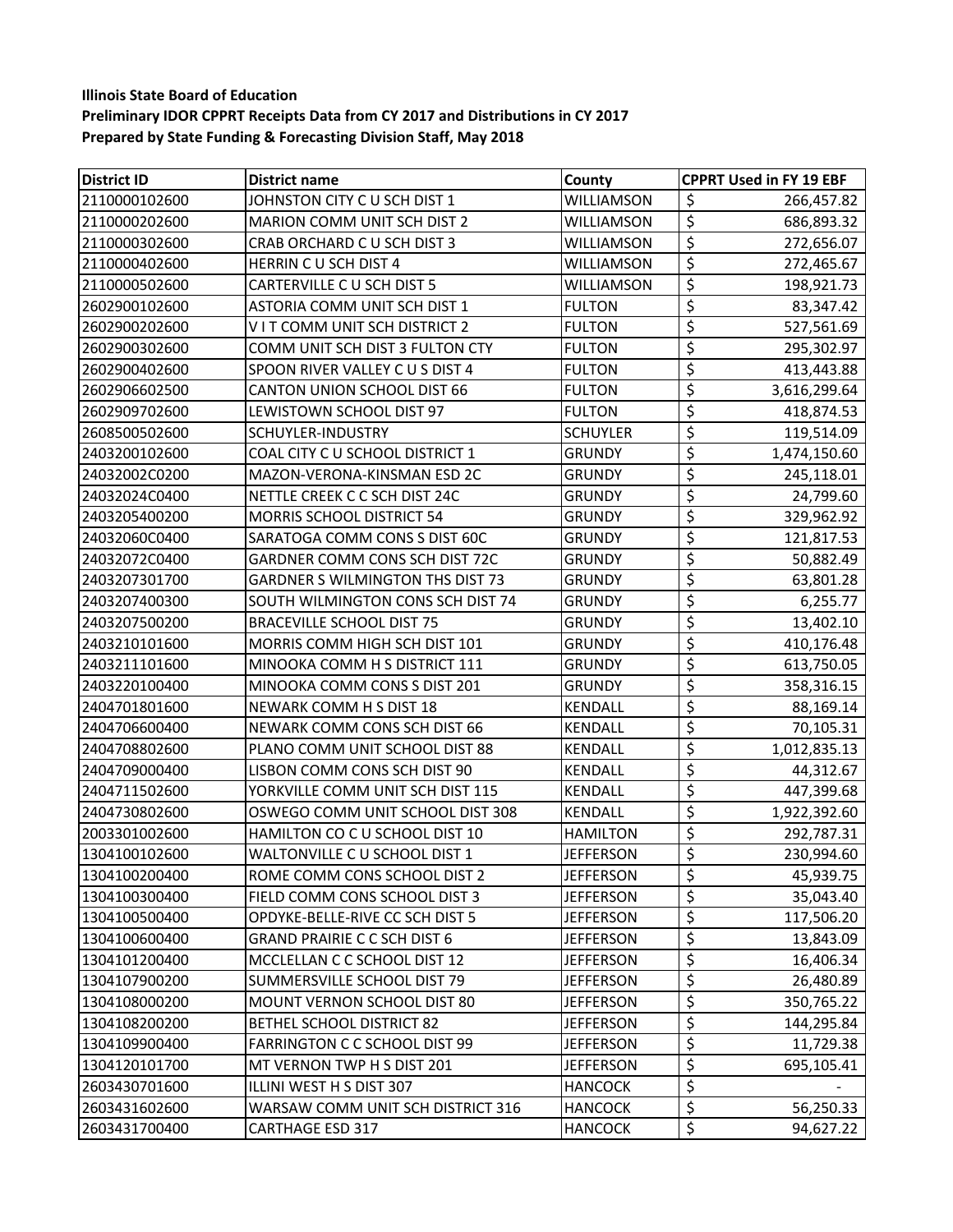| <b>District ID</b> | <b>District name</b>                   | County           | <b>CPPRT Used in FY 19 EBF</b>      |
|--------------------|----------------------------------------|------------------|-------------------------------------|
| 2603432502600      | NAUVOO-COLUSA C U S DIST 325           | <b>HANCOCK</b>   | \$<br>91,761.81                     |
| 2603432700400      | DALLAS ESD 327                         | <b>HANCOCK</b>   | $\overline{\varsigma}$<br>78,160.71 |
| 2603432802400      | HAMILTON C C SCHOOL DIST 328           | <b>HANCOCK</b>   | \$<br>69,522.84                     |
| 2603433702600      | SOUTHEASTERN C U SCH DIST 337          | <b>HANCOCK</b>   | \$<br>68,451.13                     |
| 2603434700400      | LA HARPE CUSD 347                      | <b>HANCOCK</b>   | \$<br>54,139.95                     |
| 2606210302600      | <b>WEST PRAIRIE</b>                    | <b>MCDONOUGH</b> | \$<br>107,663.71                    |
| 2606217002600      | <b>BUSHNELL PRAIRIE CITY CUS D 170</b> | <b>MCDONOUGH</b> | \$<br>134,588.89                    |
| 2606218502600      | MACOMB COMM UNIT SCH DIST 185          | <b>MCDONOUGH</b> | \$<br>464,035.44                    |
| 3303623502600      | <b>WEST CENTRAL</b>                    | <b>HENDERSON</b> | \$<br>234,058.34                    |
| 3306640402600      | MERCER COUNTY SD 404                   | <b>MERCER</b>    | \$<br>828,236.48                    |
| 3309423802600      | MONMOUTH-ROSEVILLE                     | WARREN           | \$<br>345,602.33                    |
| 3309430402600      | UNITED CUSD 304                        | WARREN           | \$<br>440,833.17                    |
| 2800601700400      | OHIO COMM CONS SCHOOL DIST 17          | <b>BUREAU</b>    | \$<br>30,131.09                     |
| 2800608400400      | MALDEN COMM CONS SCH DIST 84           | <b>BUREAU</b>    | \$<br>28,995.89                     |
| 2800609400400      | LADD COMM CONS SCHOOL DIST 94          | <b>BUREAU</b>    | \$<br>61,729.91                     |
| 2800609800200      | DALZELL SCHOOL DISTRICT 98             | <b>BUREAU</b>    | \$<br>4,371.49                      |
| 2800609900400      | SPRING VALLEY C C SCH DIST 99          | <b>BUREAU</b>    | \$<br>81,635.70                     |
| 2800610302200      | DEPUE UNIT SCHOOL DIST 103             | <b>BUREAU</b>    | \$<br>83,917.98                     |
| 2800611500200      | PRINCETON ELEM SCHOOL DIST 115         | <b>BUREAU</b>    | \$<br>322,620.21                    |
| 2800630302600      | LA MOILLE C U SCHOOL DIST 303          | <b>BUREAU</b>    | \$<br>82,934.19                     |
| 2800634002600      | <b>BUREAU VALLEY CUSD 340</b>          | <b>BUREAU</b>    | \$<br>449,283.96                    |
| 2800650001500      | PRINCETON HIGH SCH DIST 500            | <b>BUREAU</b>    | \$<br>240,030.48                    |
| 2800650201700      | <b>HALL HIGH SCH DIST 502</b>          | <b>BUREAU</b>    | \$<br>139,265.85                    |
| 2800650501600      | OHIO COMMUNITY H S DIST 505            | <b>BUREAU</b>    | \$<br>27,456.76                     |
| 2803719000200      | <b>COLONA SCHOOL DISTRICT 190</b>      | <b>HENRY</b>     | \$<br>74,957.47                     |
| 2803722302600      | ORION COMM UNIT SCHOOL DIST 223        | <b>HENRY</b>     | \$<br>272,040.53                    |
| 2803722402600      | GALVA COMM UNIT SCH DIST 224           | <b>HENRY</b>     | \$<br>142,544.46                    |
| 2803722502600      | ALWOOD COMM UNIT SCH DIST 225          | HENRY            | \$<br>174,619.97                    |
| 2803722602600      | ANNAWAN COMM UNIT SCH DIST 226         | <b>HENRY</b>     | \$<br>168,877.92                    |
| 2803722702600      | CAMBRIDGE C U SCH DIST 227             | HENRY            | \$<br>81,379.17                     |
| 2803722802600      | <b>GENESEO COMM UNIT SCH DIST 228</b>  | <b>HENRY</b>     | \$<br>481,112.18                    |
| 2803722902600      | KEWANEE COMM UNIT SCH DIST 229         | <b>HENRY</b>     | \$<br>474,689.82                    |
| 2803723002600      | WETHERSFIELD C U SCH DIST 230          | <b>HENRY</b>     | \$<br>167,325.54                    |
| 2808800102600      | BRADFORD COMM UNIT SCH DIST 1          | <b>STARK</b>     | \$<br>63,544.74                     |
| 2808810002600      | STARK COUNTY C U SCH DIST 100          | <b>STARK</b>     | $\overline{\xi}$<br>253,039.86      |
| 3003908600300      | DESOTO CONS SCHOOL DISTRICT 86         | <b>JACKSON</b>   | \$<br>202,541.51                    |
| 3003909500200      | CARBONDALE ELEM SCH DIST 95            | <b>JACKSON</b>   | \$<br>482,917.78                    |
| 3003913000400      | GIANT CITY C C SCHOOL DIST 130         | <b>JACKSON</b>   | \$<br>6,575.77                      |
| 3003914000400      | UNITY POINT C C SCHOOL DIST 140        | <b>JACKSON</b>   | \$<br>22,670.71                     |
| 3003916501600      | CARBONDALE COMM H S DISTRICT 165       | <b>JACKSON</b>   | \$<br>741,607.14                    |
| 3003917602600      | TRICO COMM UNIT SCH DISTRICT 176       | <b>JACKSON</b>   | \$<br>1,361,121.69                  |
| 3003918602600      | MURPHYSBORO C U SCH DIST 186           | <b>JACKSON</b>   | \$<br>353,799.22                    |
| 3003919602600      | ELVERADO C U SCHOOL DIST 196           | <b>JACKSON</b>   | \$<br>76,176.62                     |
| 3007300500200      | TAMAROA SCHOOL DIST 5                  | PERRY            | \$<br>18,235.73                     |
| 3007305000200      | PINCKNEYVILLE SCH DIST 50              | PERRY            | \$<br>147,208.84                    |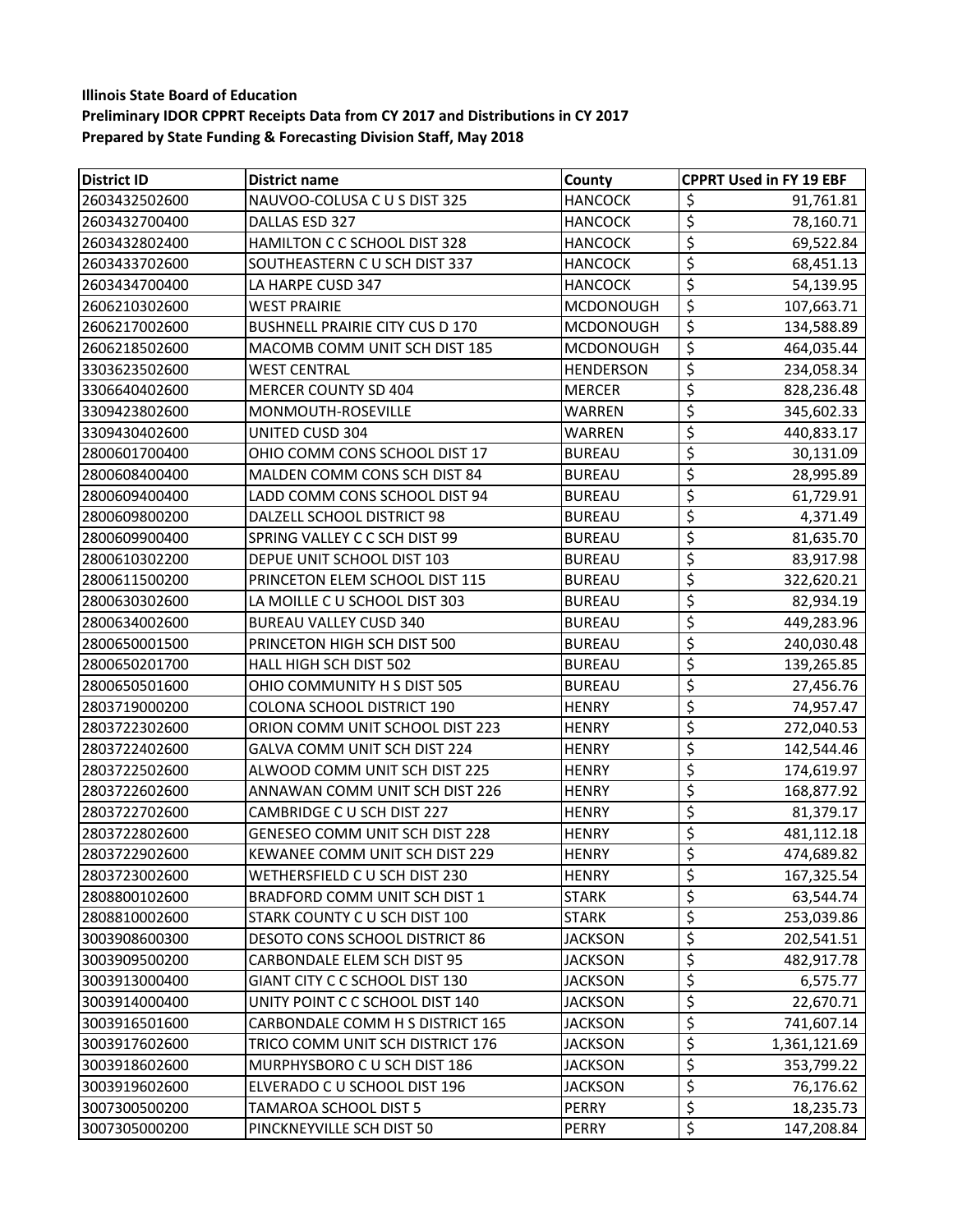| <b>District ID</b> | District name                       | County          | <b>CPPRT Used in FY 19 EBF</b>                    |
|--------------------|-------------------------------------|-----------------|---------------------------------------------------|
| 3007310101600      | PINCKNEYVILLE COMM H S DIST 101     | <b>PERRY</b>    | \$<br>288,724.56                                  |
| 3007320400400      | <b>COMMUNITY CONS SCH DIST 204</b>  | <b>PERRY</b>    | \$<br>207,127.87                                  |
| 3007330002600      | DU QUOIN C U SCHOOL DISTRICT 300    | PERRY           | \$<br>403,208.00                                  |
| 3104504602200      | <b>SCHOOL DISTRICT 46</b>           | <b>KANE</b>     | \$<br>3,824,716.89                                |
| 3104510102200      | <b>BATAVIA UNIT SCHOOL DIST 101</b> | <b>KANE</b>     | \$<br>579,911.91                                  |
| 3104512902200      | AURORA WEST UNIT SCHOOL DIST 129    | <b>KANE</b>     | \$<br>2,143,870.65                                |
| 3104513102200      | AURORA EAST UNIT SCHOOL DIST 131    | <b>KANE</b>     | \$<br>3,473,676.50                                |
| 3104530002600      | COMM UNIT SCH DIST 300              | <b>KANE</b>     | \$<br>1,705,810.40                                |
| 3104530102600      | CENTRAL COMM UNIT SCH DIST 301      | <b>KANE</b>     | \$<br>137,345.88                                  |
| 3104530202600      | KANELAND C U SCHOOL DIST 302        | <b>KANE</b>     | \$<br>298,294.67                                  |
| 3104530302600      | ST CHARLES C U SCHOOL DIST 303      | <b>KANE</b>     | \$<br>1,138,450.95                                |
| 3104530402600      | GENEVA COMM UNIT SCH DIST 304       | <b>KANE</b>     | \$<br>943,318.24                                  |
| 3203800302600      | DONOVAN COMM UNIT SCHOOL DIST 3     | <b>IROQUOIS</b> | \$<br>82,957.99                                   |
| 3203800402600      | CENTRAL COMM UNIT SCHOOL DIST 4     | <b>IROQUOIS</b> | \$<br>202,502.49                                  |
| 3203800602600      | CISSNA PARK COMM UNIT SCH DIST 6    | <b>IROQUOIS</b> | \$<br>72,714.19                                   |
| 3203800902600      | IROQUOIS CO C U SCHOOL DIST 9       | <b>IROQUOIS</b> | \$<br>405,678.04                                  |
| 3203801002600      | <b>IROQUOIS WEST CUS DIST 10</b>    | <b>IROQUOIS</b> | \$<br>209,675.94                                  |
| 3203812402600      | MILFORD AREA PUBLIC SCHL DIST 124   | <b>IROQUOIS</b> | \$<br>199,036.10                                  |
| 3203824902600      | <b>CRESCENT-IROQUOIS</b>            | <b>IROQUOIS</b> | \$<br>43,896.15                                   |
| 3204600102600      | MOMENCE COMM UNIT SCH DIST 1        | KANKAKEE        | \$<br>209,549.00                                  |
| 3204600202600      | HERSCHER COMM UNIT SCH DIST 2       | KANKAKEE        | \$<br>1,628,037.70                                |
| 3204600502600      | MANTENO COMM UNIT SCH DIST 5        | KANKAKEE        | \$<br>168,430.32                                  |
| 3204600602600      | <b>GRANT PARK CU SCHOOL DIST 6</b>  | KANKAKEE        | \$<br>359,886.39                                  |
| 3204605300200      | <b>BOURBONNAIS SCHOOL DIST 53</b>   | KANKAKEE        | \$<br>317,811.04                                  |
| 3204606100200      | <b>BRADLEY SCHOOL DIST 61</b>       | KANKAKEE        | \$<br>407,199.34                                  |
| 3204611102500      | KANKAKEE SCHOOL DIST 111            | KANKAKEE        | \$<br>1,929,735.29                                |
| 3204625600400      | ST ANNE C C SCHOOL DIST 256         | KANKAKEE        | \$<br>109,604.84                                  |
| 3204625800400      | ST GEORGE C C SCHOOL DIST 258       | KANKAKEE        | \$<br>8,565.14                                    |
| 3204625900400      | PEMBROKE C C SCHOOL DISTRICT 259    | KANKAKEE        | \$<br>43,687.89                                   |
| 3204630201600      | ST ANNE COMM H S DIST 302           | KANKAKEE        | \$<br>120,794.07                                  |
| 3204630701600      | BRADLEY BOURBONNAIS C HS D 307      | <b>KANKAKEE</b> | $\overline{\boldsymbol{\varsigma}}$<br>617,724.19 |
| 3304820202600      | KNOXVILLE C U SCHOOL DIST 202       | <b>KNOX</b>     | \$<br>210,614.76                                  |
| 3304820502600      | GALESBURG C U SCHOOL DIST 205       | <b>KNOX</b>     | \$<br>1,609,820.48                                |
| 3304820802600      | ROW V A COMM UNIT SCH DIST 208      | <b>KNOX</b>     | \$<br>370,015.16                                  |
| 3304821002600      | WILLIAMSFIELD CUS DIST 210          | <b>KNOX</b>     | \$<br>72,870.90                                   |
| 3304827602600      | <b>ABINGDON - AVON CUSD 276</b>     | <b>KNOX</b>     | \$<br>140,321.69                                  |
| 3404900100200      | WINTHROP HARBOR SCHOOL DIST 1       | LAKE            | \$<br>21,843.61                                   |
| 3404900300400      | BEACH PARK C C SCHOOL DIST 3        | LAKE            | \$<br>101,559.35                                  |
| 3404900600200      | ZION ELEMENTARY SCHOOL DISTRICT 6   | LAKE            | \$<br>1,305,773.84                                |
| 3404902400400      | MILLBURN C C SCHOOL DIST 24         | LAKE            | \$<br>19,443.65                                   |
| 3404903300200      | <b>EMMONS SCHOOL DISTRICT 33</b>    | LAKE            | \$<br>13,199.79                                   |
| 3404903400400      | ANTIOCH C C SCHOOL DISTRICT 34      | LAKE            | \$<br>220,892.28                                  |
| 3404903600200      | <b>GRASS LAKE SCHOOL DIST 36</b>    | LAKE            | \$<br>13,091.36                                   |
| 3404903700200      | <b>GAVIN SCHOOL DIST 37</b>         | LAKE            | \$<br>34,123.08                                   |
| 3404903800200      | BIG HOLLOW SCHOOL DIST 38           | LAKE            | \$<br>196,451.69                                  |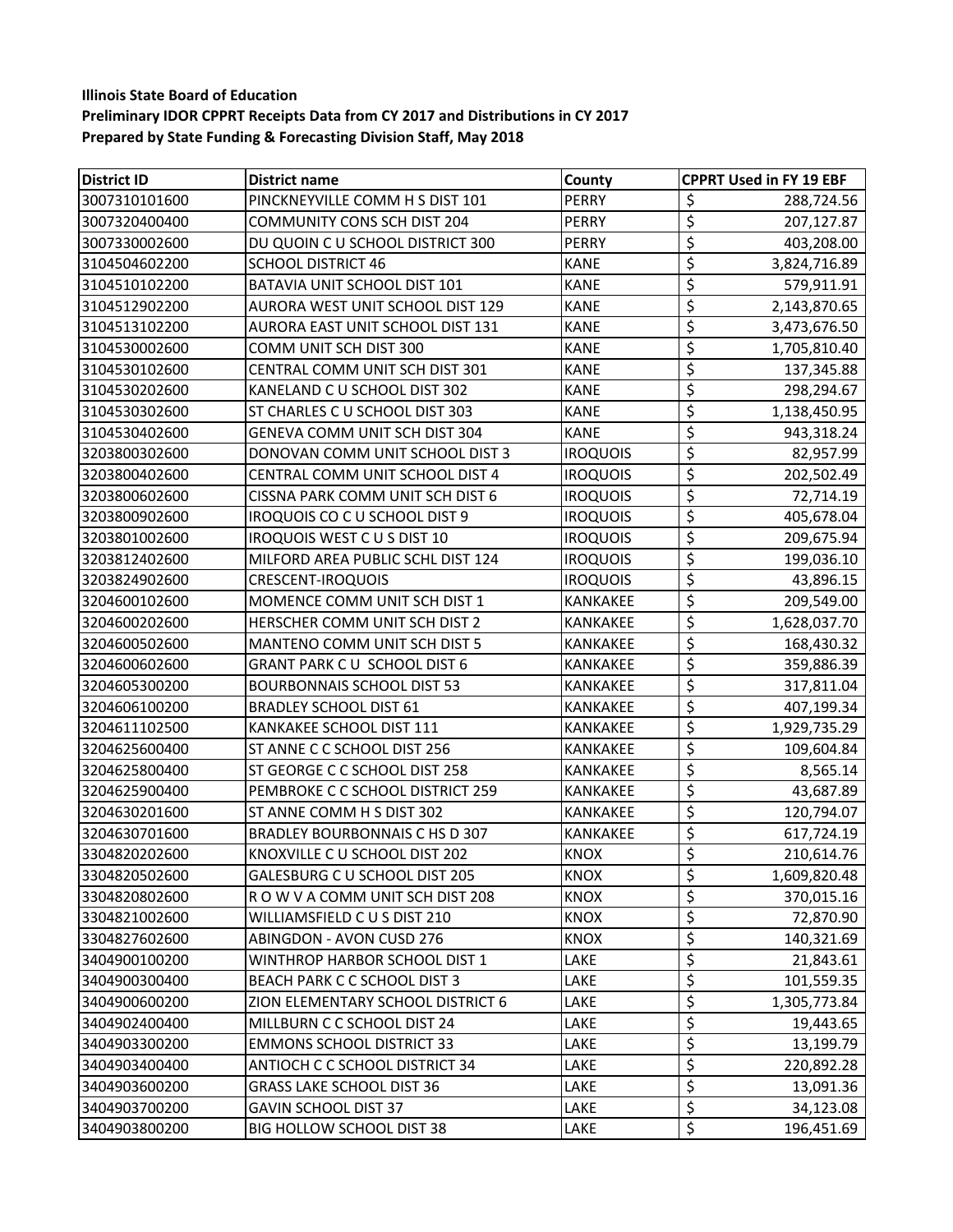| <b>District ID</b> | <b>District name</b>                    | County  | <b>CPPRT Used in FY 19 EBF</b> |
|--------------------|-----------------------------------------|---------|--------------------------------|
| 3404904100400      | LAKE VILLA C C SCHOOL DIST 41           | LAKE    | \$<br>82,474.69                |
| 3404904600400      | <b>GRAYSLAKE C C SCHOOL DISTRICT 46</b> | LAKE    | \$<br>141,995.05               |
| 3404905000400      | WOODLAND C C SCHOOL DIST 50             | LAKE    | \$<br>545,269.83               |
| 3404905600200      | <b>GURNEE SCHOOL DIST 56</b>            | LAKE    | \$<br>535,279.24               |
| 3404906002600      | WAUKEGAN C U SCHOOL DIST 60             | LAKE    | \$<br>6,877,402.39             |
| 3404906500200      | LAKE BLUFF ELEM SCHOOL DIST 65          | LAKE    | \$<br>160,384.83               |
| 3404906700500      | LAKE FOREST SCHOOL DIST 67              | LAKE    | \$<br>207,673.99               |
| 3404906800200      | OAK GROVE SCHOOL DIST 68                | LAKE    | \$<br>234,783.62               |
| 3404907000200      | LIBERTYVILLE SCHOOL DIST 70             | LAKE    | \$<br>511,460.79               |
| 3404907200200      | RONDOUT SCHOOL DIST 72                  | LAKE    | \$<br>39,327.62                |
| 3404907300400      | <b>HAWTHORN C C SCHOOL DIST 73</b>      | LAKE    | \$<br>350,671.33               |
| 3404907500200      | MUNDELEIN ELEM SCHOOL DIST 75           | LAKE    | \$<br>108,397.58               |
| 3404907600200      | DIAMOND LAKE SCHOOL DIST 76             | LAKE    | \$<br>124,432.36               |
| 3404907900200      | <b>FREMONT SCHOOL DIST 79</b>           | LAKE    | \$<br>100,188.12               |
| 3404909502600      | LAKE ZURICH C U SCH DIST 95             | LAKE    | \$<br>249,178.77               |
| 3404909600400      | KILDEER COUNTRYSIDE C C S DIST 96       | LAKE    | \$<br>154,427.91               |
| 3404910200400      | APTAKISIC-TRIPP C C S DIST 102          | LAKE    | \$<br>87,302.38                |
| 3404910300200      | LINCOLNSHIRE-PRAIRIEVIEW S D 103        | LAKE    | \$<br>108,590.63               |
| 3404910600200      | <b>BANNOCKBURN SCHOOL DIST 106</b>      | LAKE    | \$<br>28,268.63                |
| 3404910900200      | DEERFIELD SCHOOL DIST 109               | LAKE    | \$<br>499,547.59               |
| 3404911200200      | <b>NORTH SHORE SD 112</b>               | LAKE    | \$<br>689,344.85               |
| 3404911301700      | TOWNSHIP HIGH SCHOOL DIST 113           | LAKE    | \$<br>910,366.71               |
| 3404911400200      | FOX LAKE GRADE SCHOOL DIST 114          | LAKE    | \$<br>101,425.80               |
| 3404911501600      | LAKE FOREST COMM H S DISTRICT 115       | LAKE    | \$<br>330,141.41               |
| 3404911602600      | ROUND LAKE AREA SCHS - DIST 116         | LAKE    | \$<br>233,143.99               |
| 3404911701600      | ANTIOCH COMM HIGH SCH DIST 117          | LAKE    | \$<br>245,830.72               |
| 3404911802600      | WAUCONDA COMM UNIT S DIST 118           | LAKE    | \$<br>216,064.60               |
| 3404912001300      | MUNDELEIN CONS HIGH SCH DIST 120        | LAKE    | \$<br>331,783.70               |
| 3404912101700      | WARREN TWP HIGH SCH DIST 121            | LAKE    | \$<br>793,839.01               |
| 3404912401600      | <b>GRANT COMM H S DISTRICT 124</b>      | LAKE    | \$<br>289,883.55               |
| 3404912501300      | <b>ADLAI E STEVENSON DIST 125</b>       | LAKE    | \$<br>290,967.18               |
| 3404912601700      | ZION-BENTON TWP H S DIST 126            | LAKE    | \$<br>1,315,857.64             |
| 3404912701600      | GRAYSLAKE COMM HIGH SCH DIST 127        | LAKE    | \$<br>147,088.53               |
| 3404912801600      | LIBERTYVILLE COMM H SCH DIST 128        | LAKE    | \$<br>897,939.80               |
| 3404918702600      | NORTH CHICAGO SCHOOL DIST 187           | LAKE    | \$<br>1,390,546.02             |
| 3404922002600      | BARRINGTON C U SCHOOL DIST 220          | LAKE    | \$<br>846,688.11               |
| 3505000102600      | LELAND COMM UNIT SCH DIST 1             | LASALLE | \$<br>91,408.76                |
| 3505000202600      | <b>COMMUNITY UNIT SCH DIST 2</b>        | LASALLE | \$<br>1,106,616.74             |
| 3505000902600      | EARLVILLE COMM UNIT SCH DIST 9          | LASALLE | \$<br>154,183.29               |
| 3505001750400      | DIMMICK CONSOLIDATED UNIT 175           | LASALLE | \$<br>244,625.46               |
| 3505004001700      | STREATOR TWP H S DIST 40                | LASALLE | \$<br>536,549.96               |
| 3505004400200      | STREATOR ELEM SCHOOL DIST 44            | LASALLE | \$<br>611,042.64               |
| 3505006500400      | Allen Otter Creek CCSD 65               | LASALLE | \$<br>65,573.82                |
| 3505007900400      | TONICA COMM CONS SCH DIST 79            | LASALLE | \$<br>42,489.23                |
| 3505008200400      | DEER PARK C C SCHOOL DIST 82            | LASALLE | \$<br>31,342.30                |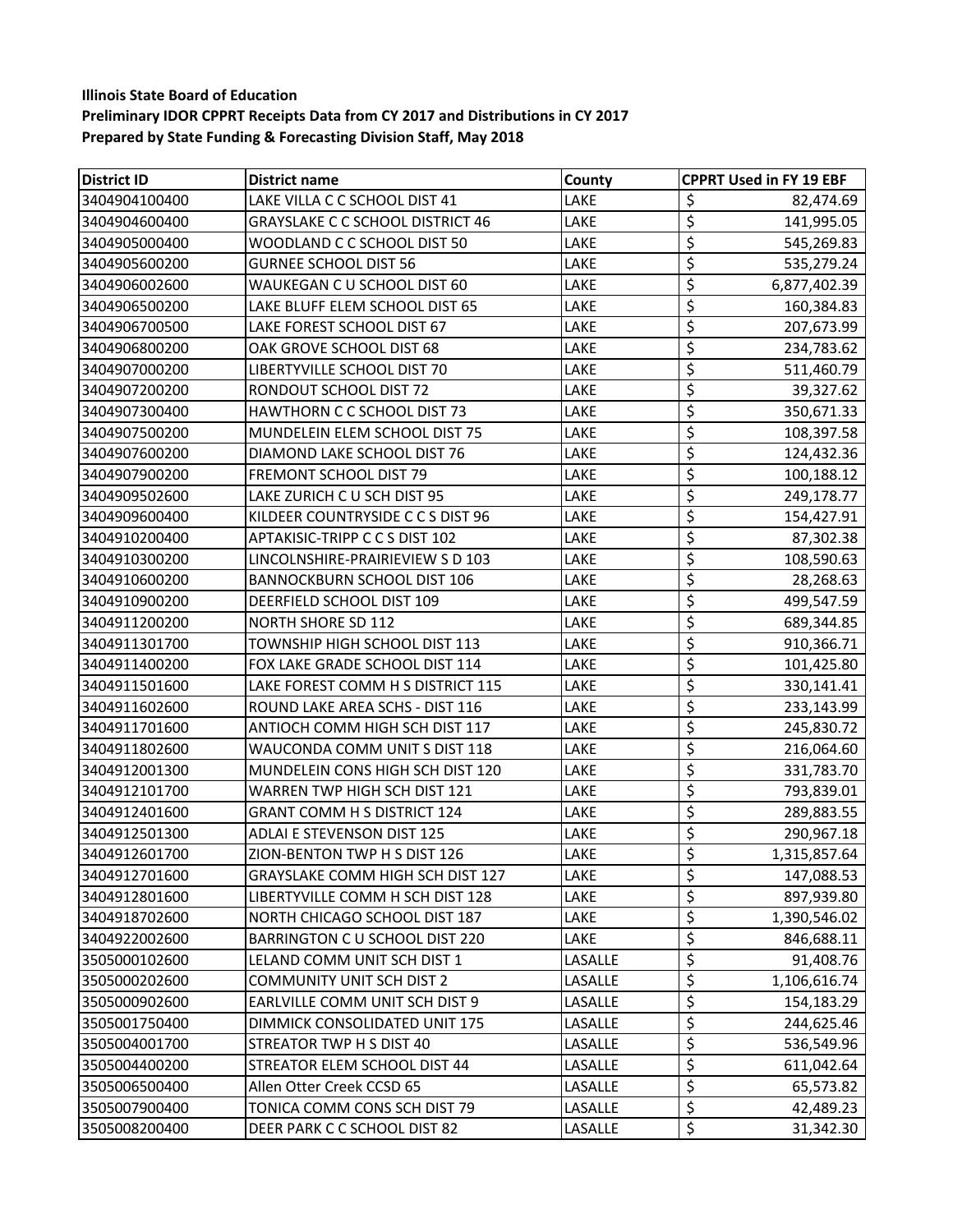| <b>District ID</b> | District name                           | County        | <b>CPPRT Used in FY 19 EBF</b>                |
|--------------------|-----------------------------------------|---------------|-----------------------------------------------|
| 3505009500400      | <b>GRAND RIDGE C C SCHOOL DIST 95</b>   | LASALLE       | \$<br>49,215.73                               |
| 3505012001700      | LA SALLE-PERU TWP H S D 120             | LASALLE       | $\overline{\varsigma}$<br>1,330,627.65        |
| 3505012200200      | LASALLE ELEM SCHOOL DIST 122            | LASALLE       | \$<br>260,117.43                              |
| 3505012400200      | PERU ELEM SCHOOL DISTRICT 124           | LASALLE       | \$<br>454,622.04                              |
| 3505012500200      | OGLESBY ELEM SCH DIST 125               | LASALLE       | \$<br>270,053.14                              |
| 3505014001700      | OTTAWA TWP H S DIST 140                 | LASALLE       | \$<br>1,417,540.62                            |
| 3505014100200      | OTTAWA ELEM SCHOOL DIST 141             | LASALLE       | \$<br>1,457,339.65                            |
| 3505015000200      | MARSEILLES ELEM SCHOOL DIST 150         | LASALLE       | \$<br>273,078.54                              |
| 3505016001700      | SENECA TWP H S DIST 160                 | LASALLE       | \$<br>570,440.33                              |
| 3505017000400      | SENECA COMM CONS SCH DIST 170           | LASALLE       | \$<br>477,434.90                              |
| 3505018500400      | WALTHAM C C SCHOOL DIST 185             | LASALLE       | \$<br>106,223.73                              |
| 3505019500400      | WALLACE C C SCHOOL DIST 195             | LASALLE       | \$<br>64,130.53                               |
| 3505021000400      | MILLER TWP CC SCH DIST 210              | LASALLE       | \$<br>26,197.26                               |
| 3505023000400      | RUTLAND C C SCHOOL DIST 230             | LASALLE       | \$<br>234,342.64                              |
| 3505028001700      | <b>MENDOTA TWP H S DIST 280</b>         | LASALLE       | \$<br>515,180.40                              |
| 3505028900400      | MENDOTA C C SCHOOL DIST 289             | LASALLE       | \$<br>646,010.67                              |
| 3505042502600      | LOSTANT COMM UNIT SCH DIST 425          | LASALLE       | \$<br>51,232.24                               |
| 1705402102600      | HARTSBURG EMDEN CUS DIST 21             | LOGAN         | \$<br>72,659.99                               |
| 1705402302600      | MT PULASKI COMM UNIT DIST 23            | LOGAN         | \$<br>231,588.96                              |
| 1705402700200      | LINCOLN ELEM SCHOOL DIST 27             | LOGAN         | \$<br>426,519.36                              |
| 1705406100400      | <b>CHESTER-EAST LINCOLN CCS DIST 61</b> | LOGAN         | \$<br>135,138.31                              |
| 1705408800200      | NEW HOLLAND-MIDDLETOWN E DIST 88        | LOGAN         | \$<br>63,574.50                               |
| 1705409200400      | WEST LINCOLN-BROADWELL E S D #92        | LOGAN         | \$<br>153,914.86                              |
| 1705440401600      | LINCOLN COMM H S DIST 404               | LOGAN         | \$<br>554,634.97                              |
| 5306012602600      | HAVANA COMM UNIT SCHOOL DIST 126        | <b>MASON</b>  | \$<br>1,651,578.47                            |
| 5306018902600      | ILLINI CENTRAL CU SCH DIST 189          | <b>MASON</b>  | \$<br>254,622.64                              |
| 5306019102600      | MIDWEST CENTRAL CUSD 191                | <b>MASON</b>  | \$<br>174,740.97                              |
| 5106520002600      | GREENVIEW C U SCH DIST 200              | MENARD        | \$<br>71,787.27                               |
| 5106520202600      | PORTA COMM UNIT SCHOOL DIST 202         | MENARD        | \$<br>215,599.82                              |
| 5106521302600      | ATHENS COMM UNIT SCH DIST 213           | <b>MENARD</b> | \$<br>102,742.79                              |
| 3905500102600      | ARGENTA-OREANA COMM UNIT SCH D 1        | <b>MACON</b>  | \$<br>143,483.29                              |
| 3905500202600      | MAROA FORSYTH C U SCH DIST 2            | <b>MACON</b>  | \$<br>98,256.26                               |
| 3905500302600      | MT ZION COMM UNIT SCH DIST 3            | <b>MACON</b>  | \$<br>235,767.41                              |
| 3905500902600      | <b>SANGAMON VALLEY CUSD 9</b>           | <b>MACON</b>  | \$<br>469,826.42                              |
| 3905501102600      | WARRENSBURG-LATHAM C U DIST 11          | <b>MACON</b>  | \$<br>149,141.38                              |
| 3905501502600      | <b>MERIDIAN COMM UNIT SCH DIST 15</b>   | <b>MACON</b>  | \$<br>200,017.91                              |
| 3905506102500      | DECATUR SCHOOL DISTRICT 61              | <b>MACON</b>  | \$<br>3,765,854.89                            |
| 3907400502600      | BEMENT COMM UNIT SCHOOL DIST 5          | <b>PIATT</b>  | \$<br>77,864.53                               |
| 3907402502600      | MONTICELLO C U SCHOOL DIST 25           | <b>PIATT</b>  | \$<br>6,759,494.23                            |
| 3907405702600      | DELAND-WELDON C U SCH DIST 57           | <b>PIATT</b>  | \$<br>70,974.73                               |
| 3907410002600      | CERRO GORDO C U SCHOOL DIST 100         | <b>PIATT</b>  | \$<br>81,886.27                               |
| 4000704002600      | CALHOUN COMM UNIT SCH DIST 40           | CALHOUN       | \$<br>49,692.40                               |
| 4000704202600      | BRUSSELS COMM UNIT SCHOOL DIST 42       | CALHOUN       | \$<br>21,028.42                               |
| 4003100102600      | CARROLLTON C U SCHOOL DIST 1            | <b>GREENE</b> | \$<br>107,857.42                              |
| 4003100302600      | NORTH GREENE UNIT SCHOOL DIST 3         | <b>GREENE</b> | $\overline{\boldsymbol{\zeta}}$<br>160,466.16 |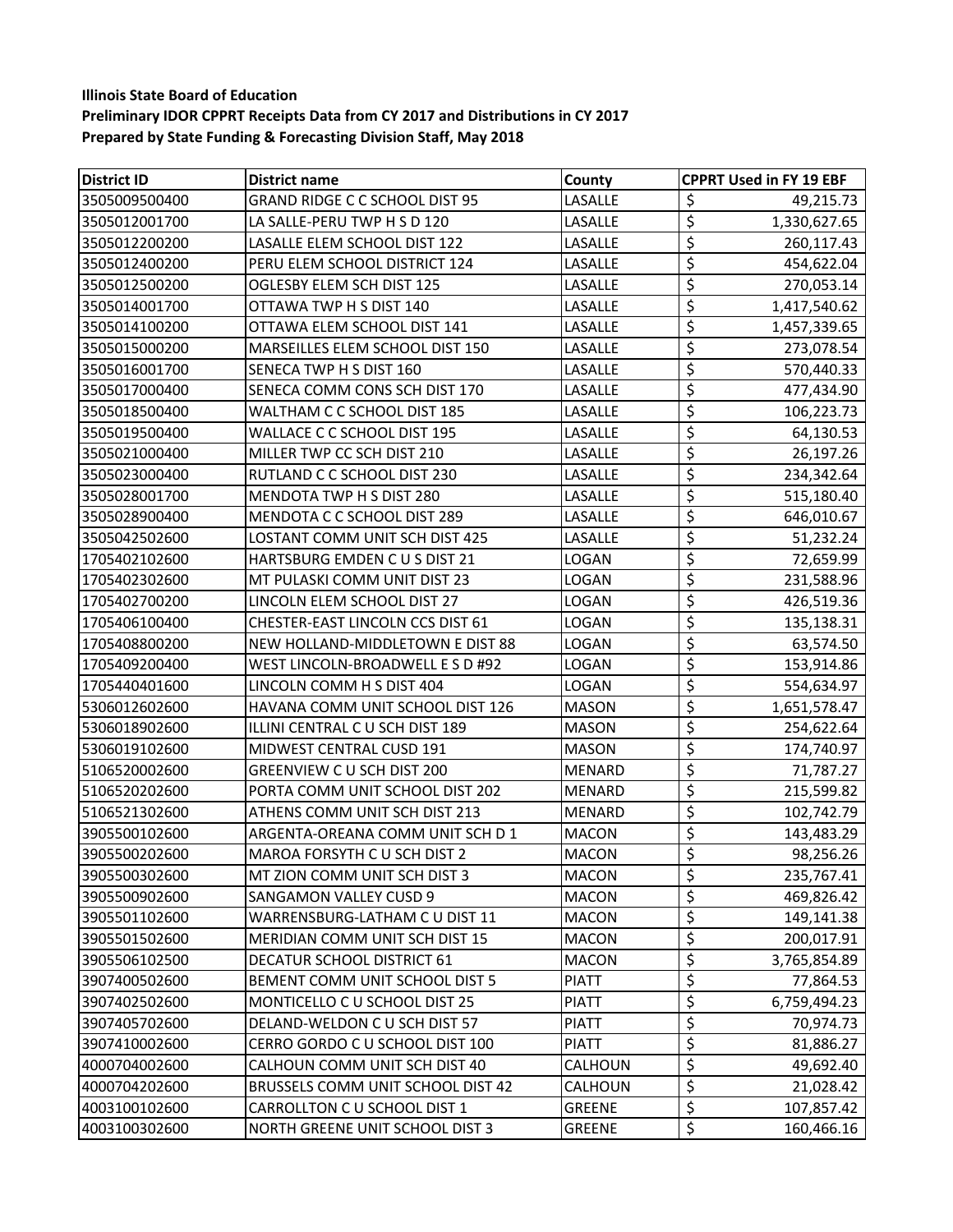| <b>District ID</b> | <b>District name</b>                   | County          | <b>CPPRT Used in FY 19 EBF</b>         |
|--------------------|----------------------------------------|-----------------|----------------------------------------|
| 4003101002600      | GREENFIELD C U SCHOOL DIST 10          | <b>GREENE</b>   | \$<br>54,176.31                        |
| 4004210002600      | JERSEY C U SCH DIST 100                | <b>JERSEY</b>   | \$<br>575,593.97                       |
| 4005600102600      | CARLINVILLE C U SCHOOL DIST 1          | <b>MACOUPIN</b> | \$<br>386,910.75                       |
| 4005600202600      | NORTHWESTERN CU SCH DIST 2             | <b>MACOUPIN</b> | \$<br>69,015.08                        |
| 4005600502600      | MOUNT OLIVE C U SCHOOL DIST 5          | <b>MACOUPIN</b> | \$<br>134,787.90                       |
| 4005600602600      | STAUNTON COMM UNIT SCH DIST 6          | <b>MACOUPIN</b> | \$<br>206,366.90                       |
| 4005600702600      | GILLESPIE COMM UNIT SCH DIST 7         | <b>MACOUPIN</b> | \$<br>144,407.57                       |
| 4005600802600      | BUNKER HILL C U SCHOOL DIST 8          | <b>MACOUPIN</b> | $\overline{\mathcal{L}}$<br>70,020.68  |
| 4005600902600      | SOUTHWESTERN C U SCH DIST 9            | <b>MACOUPIN</b> | \$<br>95,831.84                        |
| 4005603402600      | <b>NORTH MAC CUSD 34</b>               | <b>MACOUPIN</b> | \$<br>193,034.88                       |
| 4105700102600      | ROXANA COMM UNIT SCHOOL DIST 1         | <b>MADISON</b>  | \$<br>1,230,478.54                     |
| 4105700202600      | TRIAD COMM UNIT SCHOOL DIST 2          | <b>MADISON</b>  | \$<br>282,335.24                       |
| 4105700302600      | VENICE COMM UNIT SCHOOL DIST 3         | <b>MADISON</b>  | \$<br>1,093,974.96                     |
| 4105700502600      | HIGHLAND COMM UNIT SCH DIST 5          | <b>MADISON</b>  | \$<br>537,972.10                       |
| 4105700702600      | EDWARDSVILLE C U SCHOOL DIST 7         | <b>MADISON</b>  | \$<br>1,086,822.68                     |
| 4105700802600      | BETHALTO C U SCHOOL DIST 8             | <b>MADISON</b>  | \$<br>304,012.92                       |
| 4105700902600      | <b>GRANITE CITY C U SCHOOL DIST 9</b>  | <b>MADISON</b>  | \$<br>8,159,577.94                     |
| 4105701002600      | COLLINSVILLE C U SCH DIST 10           | <b>MADISON</b>  | \$<br>1,097,845.98                     |
| 4105701102600      | ALTON COMM UNIT SCHOOL DIST 11         | <b>MADISON</b>  | \$<br>5,030,791.06                     |
| 4105701202600      | MADISON COMM UNIT SCH DIST 12          | <b>MADISON</b>  | \$<br>906,300.01                       |
| 4105701300200      | EAST ALTON SCHOOL DISTRICT 13          | <b>MADISON</b>  | \$<br>737,760.59                       |
| 4105701401600      | EAST ALTON-WOOD RIVER C H S D 14       | <b>MADISON</b>  | \$<br>1,062,161.93                     |
| 4105701500300      | WOOD RIVER-HARTFORD ELEM S D 15        | <b>MADISON</b>  | \$<br>975,734.90                       |
| 3505900502600      | <b>HENRY-SENACHWINE CUSD 5</b>         | MARSHALL        | \$<br>577,607.81                       |
| 3505900702600      | MIDLAND COMMUNITY UNIT DIST 7          | MARSHALL        | $\overline{\mathcal{L}}$<br>134,606.75 |
| 3507853502600      | PUTNAM CO C U SCHOOL DIST 535          | PUTNAM          | \$<br>2,718,115.20                     |
| 5310200100400      | <b>METAMORA C C SCH DIST 1</b>         | WOODFORD        | \$<br>56,392.48                        |
| 5310200200400      | RIVERVIEW C C SCHOOL DISTRICT 2        | WOODFORD        | \$<br>31,450.73                        |
| 5310200602600      | <b>FIELDCREST CUSD #6</b>              | <b>WOODFORD</b> | \$<br>435,884.49                       |
| 5310201102600      | EL PASO-GRIDLEY CUSD 11                | WOODFORD        | \$<br>402,374.96                       |
| 5310202102600      | LOWPOINT-WASHBURN C U S DIST 21        | WOODFORD        | $\overline{\xi}$<br>76,095.29          |
| 5310206002600      | ROANOKE BENSON C U S DIST 60           | WOODFORD        | \$<br>166,544.08                       |
| 5310206900200      | <b>GERMANTOWN HILLS SCHOOL DIST 69</b> | <b>WOODFORD</b> | \$<br>14,317.11                        |
| 5310212201700      | METAMORA TWP H S DIST 122              | <b>WOODFORD</b> | \$<br>117,509.49                       |
| 5310214002600      | EUREKA C U DIST 140                    | WOODFORD        | \$<br>531,828.06                       |
| 4406300200300      | NIPPERSINK SCHOOL DISTRICT 2           | <b>MCHENRY</b>  | \$<br>119,710.45                       |
| 4406300300300      | FOX RIVER GROVE CONS S D 3             | <b>MCHENRY</b>  | \$<br>47,984.01                        |
| 4406301202600      | JOHNSBURG C U SCHOOL DIST 12           | <b>MCHENRY</b>  | \$<br>198,704.21                       |
| 4406301500400      | MCHENRY C C SCHOOL DIST 15             | <b>MCHENRY</b>  | \$<br>323,254.25                       |
| 4406301800400      | RILEY C C SCHOOL DIST 18               | <b>MCHENRY</b>  | \$<br>29,367.46                        |
| 4406301902400      | ALDEN HEBRON SCHOOL DIST 19            | <b>MCHENRY</b>  | \$<br>115,148.55                       |
| 4406302600400      | CARY C C SCHOOL DIST 26                | <b>MCHENRY</b>  | \$<br>304,131.26                       |
| 4406303600200      | HARRISON SCHOOL DISTRICT 36            | <b>MCHENRY</b>  | \$<br>27,854.75                        |
| 4406304600300      | PRAIRIE GROVE C SCH DIST 46            | <b>MCHENRY</b>  | \$<br>188,031.33                       |
| 4406304700400      | CRYSTAL LAKE C C SCH DIST 47           | <b>MCHENRY</b>  | $\overline{\mathcal{L}}$<br>861,477.58 |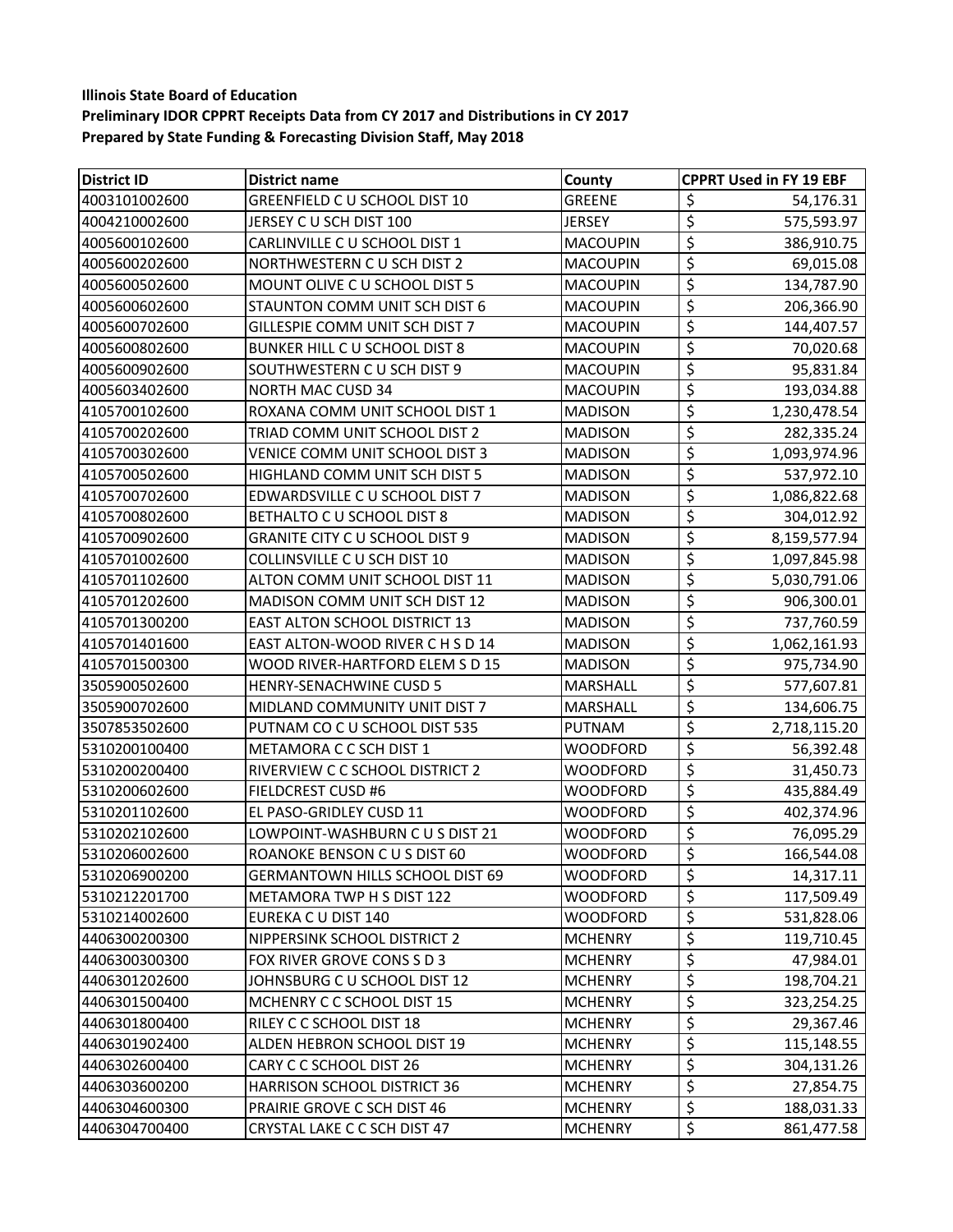| <b>District ID</b> | <b>District name</b>                  | County          | <b>CPPRT Used in FY 19 EBF</b>         |
|--------------------|---------------------------------------|-----------------|----------------------------------------|
| 4406305002600      | HARVARD C U SCHOOL DIST 50            | <b>MCHENRY</b>  | \$<br>636,756.59                       |
| 4406315401600      | MARENGO COMM HS DIST 154              | <b>MCHENRY</b>  | $\overline{\varsigma}$<br>452,907.03   |
| 4406315501600      | <b>COMMUNITY HIGH SCHOOL DIST 155</b> | <b>MCHENRY</b>  | \$<br>1,291,048.79                     |
| 4406315601600      | MCHENRY COMM H S DIST 156             | <b>MCHENRY</b>  | \$<br>339,177.31                       |
| 4406315701600      | RICHMOND-BURTON COMM H SC D 157       | <b>MCHENRY</b>  | \$<br>141,203.66                       |
| 4406315802200      | HUNTLEY CONS SCHOOL DIST 158          | <b>MCHENRY</b>  | \$<br>480,070.88                       |
| 4406316500300      | MARENGO-UNION ELEM CONS DIST 165      | <b>MCHENRY</b>  | \$<br>604,083.42                       |
| 4406320002600      | WOODSTOCK C U SCHOOL DIST 200         | <b>MCHENRY</b>  | $\overline{\mathcal{L}}$<br>822,128.14 |
| 4506700302600      | VALMEYER COMM UNIT SCH DIST 3         | <b>MONROE</b>   | \$<br>254,368.76                       |
| 4506700402600      | COLUMBIA COMM UNIT SCH DIST 4         | <b>MONROE</b>   | \$<br>244,149.41                       |
| 4506700502600      | WATERLOO COMM UNIT SCH DIST 5         | <b>MONROE</b>   | \$<br>309,803.90                       |
| 4507900102200      | COULTERVILLE UNIT SCHOOL DIST 1       | RANDOLPH        | \$<br>24,914.64                        |
| 4507912201900      | <b>CHESTER N H SCHOOL DIST 122</b>    | RANDOLPH        | \$<br>31,190.89                        |
| 4507913202600      | RED BUD C U SCHOOL DIST 132           | <b>RANDOLPH</b> | \$<br>2,250,610.07                     |
| 4507913400400      | PRAIRIE DU ROCHER C C S D 134         | RANDOLPH        | \$<br>53,083.43                        |
| 4507913802600      | STEELEVILLE C U SCH DIST 138          | RANDOLPH        | \$<br>70,685.14                        |
| 4507913902600      | CHESTER COMM UNIT SCH DIST 139        | <b>RANDOLPH</b> | \$<br>195,932.68                       |
| 4507914002600      | SPARTA C U SCHOOL DIST 140            | <b>RANDOLPH</b> | \$<br>547,449.62                       |
| 0100500102600      | BROWN COUNTY C U SCH DIST 1           | <b>BROWN</b>    | \$<br>135,041.78                       |
| 0100901502600      | BEARDSTOWN C U SCH DIST 15            | CASS            | \$<br>280,228.18                       |
| 0100906402600      | VIRGINIA C U SCH DIST 64              | CASS            | \$<br>86,430.33                        |
| 0100926202600      | A C CENTRAL CUSD 262                  | CASS            | \$<br>63,541.44                        |
| 0106900102600      | <b>FRANKLIN C U SCHOOL DISTRICT 1</b> | <b>MORGAN</b>   | \$<br>82,991.05                        |
| 0106900602600      | WAVERLY C U SCHOOL DIST 6             | <b>MORGAN</b>   | \$<br>155,369.39                       |
| 0106901102600      | MEREDOSIA-CHAMBERSBURG CUSD 11        | <b>MORGAN</b>   | $\overline{\mathcal{L}}$<br>890,199.10 |
| 0106902702600      | TRIOPIA C U SCHOOL DISTRICT 27        | <b>MORGAN</b>   | \$<br>102,603.94                       |
| 0106911702200      | JACKSONVILLE SCHOOL DIST 117          | <b>MORGAN</b>   | \$<br>1,898,314.97                     |
| 0108600102600      | WINCHESTER C U SCH DIST 1             | <b>SCOTT</b>    | \$<br>133,936.34                       |
| 0108600202600      | SCOTT-MORGAN C U SCHOOL DIST 2        | <b>SCOTT</b>    | \$<br>81,894.87                        |
| 4705217002200      | DIXON UNIT SCHOOL DIST 170            | LEE             | \$<br>1,985,194.87                     |
| 4705222000200      | STEWARD ELEM SCHOOL DIST 220          | <b>LEE</b>      | \$<br>30,363.81                        |
| 4705227102600      | LEE CENTER C U SCHOOL DIST 271        | <b>LEE</b>      | \$<br>66,455.77                        |
| 4705227202600      | AMBOY COMM UNIT SCHOOL DIST 272       | <b>LEE</b>      | \$<br>227,337.79                       |
| 4705227502600      | <b>ASHTON COMM UNIT SCH DIST 275</b>  | <b>LEE</b>      | \$<br>170,764.82                       |
| 4707114400300      | KINGS CONSOLIDATED SCH DIST 144       | OGLE            | \$<br>34,388.21                        |
| 4707116100400      | CRESTON COMM CONS SCHOOL DIST 161     | OGLE            | \$<br>13,776.97                        |
| 4707121201700      | ROCHELLE TWP HIGH SCH DIST 212        | <b>OGLE</b>     | \$<br>724,155.51                       |
| 4707122002600      | OREGON C U SCHOOL DIST-220            | OGLE            | \$<br>761,635.90                       |
| 4707122102600      | FORRESTVILLE VALLEY C U S D 221       | OGLE            | \$<br>194,915.20                       |
| 4707122202600      | POLO COMM UNIT SCHOOL DIST 222        | OGLE            | \$<br>170,689.46                       |
| 4707122302600      | MERIDIAN C U SCH DIST 223             | OGLE            | \$<br>241,546.49                       |
| 4707122602600      | BYRON COMM UNIT SCHOOL DIST 226       | OGLE            | \$<br>261,856.25                       |
| 4707123100400      | ROCHELLE COMM CONS DIST 231           | OGLE            | \$<br>720,572.11                       |
| 4707126900400      | <b>ESWOOD C C DISTRICT 269</b>        | OGLE            | \$<br>37,301.87                        |
| 4807206200200      | PLEASANT VALLEY SCH DIST 62           | PEORIA          | $\overline{\varsigma}$<br>50,081.84    |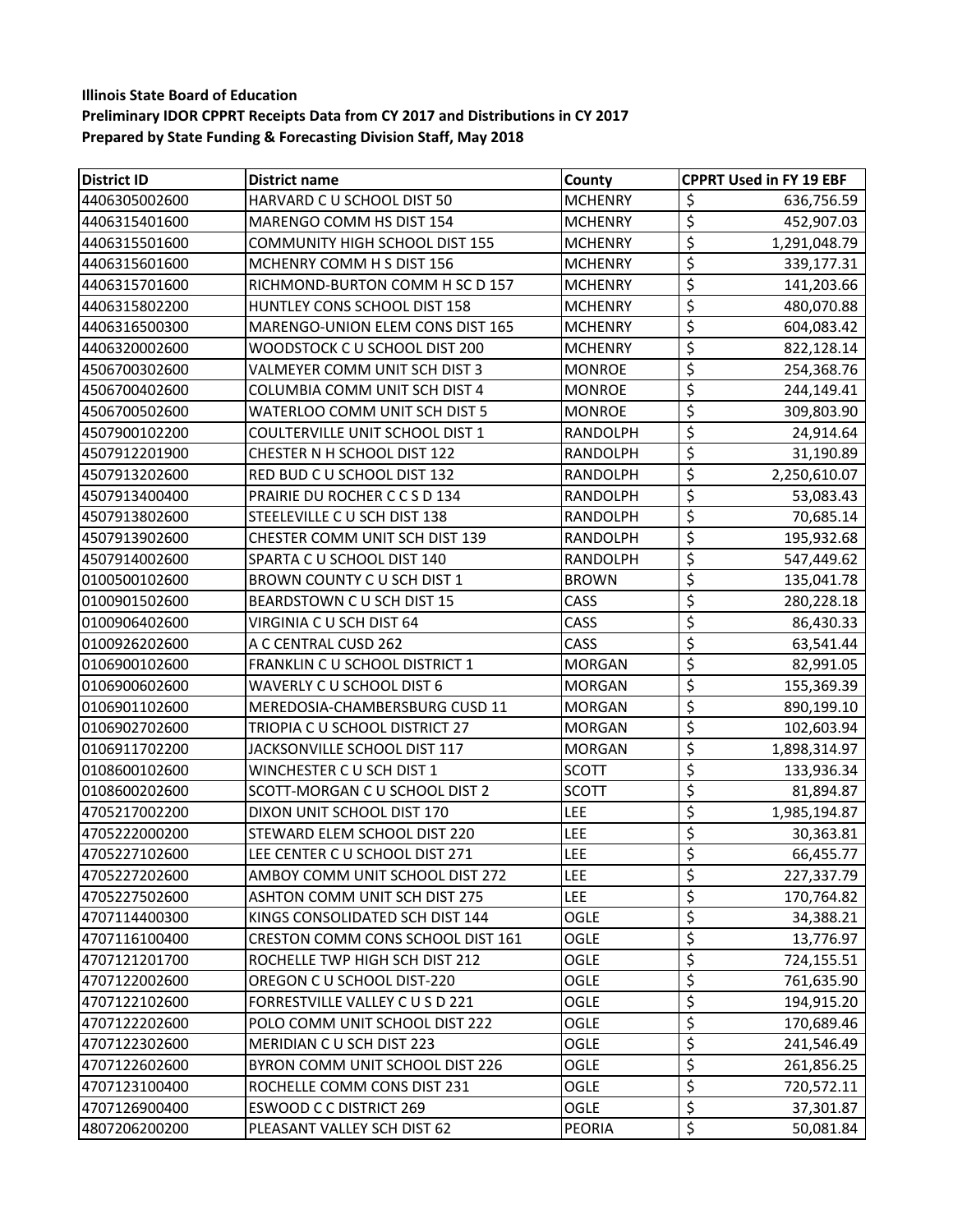| <b>District ID</b> | <b>District name</b>                  | County             | <b>CPPRT Used in FY 19 EBF</b>         |
|--------------------|---------------------------------------|--------------------|----------------------------------------|
| 4807206300200      | NORWOOD ELEM SCHOOL DIST 63           | <b>PEORIA</b>      | \$<br>82,027.75                        |
| 4807206600200      | <b>BARTONVILLE SCHOOL DIST 66</b>     | PEORIA             | $\overline{\varsigma}$<br>314,858.36   |
| 4807206800200      | OAK GROVE SCHOOL DIST 68              | <b>PEORIA</b>      | \$<br>76,391.48                        |
| 4807206900200      | PLEASANT HILL SCHOOL DIST 69          | <b>PEORIA</b>      | \$<br>50,507.61                        |
| 4807207000200      | MONROE SCHOOL DIST 70                 | <b>PEORIA</b>      | \$<br>72,103.95                        |
| 4807215002500      | PEORIA SCHOOL DISTRICT 150            | PEORIA             | \$<br>12,050,094.61                    |
| 4807226502600      | FARMINGTON CENTRAL CUSD 265           | <b>PEORIA</b>      | \$<br>225,895.17                       |
| 4807230902600      | BRIMFIELD C U SCHOOL DIST 309         | PEORIA             | \$<br>105,764.89                       |
| 4807231001600      | LIMESTONE COMM HIGH SCH DIST 310      | <b>PEORIA</b>      | \$<br>1,873,355.37                     |
| 4807231600400      | LIMESTONE WALTERS C C S DIST 316      | PEORIA             | \$<br>29,343.66                        |
| 4807232102600      | IL VALLEY CENTRAL UNIT DIST 321       | <b>PEORIA</b>      | \$<br>1,027,933.72                     |
| 4807232202600      | ELMWOOD C U SCHOOL DISTRICT 322       | PEORIA             | \$<br>179,719.39                       |
| 4807232302600      | DUNLAP C U SCHOOL DIST 323            | <b>PEORIA</b>      | \$<br>773,800.33                       |
| 4807232502600      | PEORIA HGHTS C U SCH DIST 325         | <b>PEORIA</b>      | \$<br>726,299.62                       |
| 4807232602600      | PRINCEVILLE C U SCH DIST 326          | <b>PEORIA</b>      | \$<br>276,369.06                       |
| 4807232702600      | ILLINI BLUFFS CU SCH DIST 327         | PEORIA             | \$<br>1,271,829.26                     |
| 4807232800300      | <b>HOLLIS CONS SCHOOL DIST 328</b>    | <b>PEORIA</b>      | \$<br>797,377.47                       |
| 4908102900200      | <b>HAMPTON SCHOOL DISTRICT 29</b>     | <b>ROCK ISLAND</b> | \$<br>28,464.99                        |
| 4908103001700      | UNITED TWP HS DISTRICT 30             | <b>ROCK ISLAND</b> | \$<br>2,197,678.05                     |
| 4908103400200      | SILVIS SCHOOL DISTRICT 34             | ROCK ISLAND        | \$<br>384,607.32                       |
| 4908103600200      | CARBON CLIFF-BARSTOW SCH DIST 36      | <b>ROCK ISLAND</b> | $\overline{\mathcal{L}}$<br>83,287.25  |
| 4908103700200      | <b>EAST MOLINE SCHOOL DISTRICT 37</b> | ROCK ISLAND        | \$<br>2,249,121.83                     |
| 4908104002200      | MOLINE UNIT SCHOOL DISTRICT 40        | <b>ROCK ISLAND</b> | \$<br>4,858,362.77                     |
| 4908104102500      | ROCK ISLAND SCHOOL DISTRICT 41        | ROCK ISLAND        | \$<br>4,755,973.03                     |
| 4908110002600      | RIVERDALE C U SCHOOL DIST 100         | <b>ROCK ISLAND</b> | $\overline{\mathcal{L}}$<br>300,417.61 |
| 4908120002600      | SHERRARD COMM UNIT SCH DIST 200       | <b>ROCK ISLAND</b> | \$<br>192,086.14                       |
| 4908130002600      | ROCKRIDGE C U SCHOOL DIST 300         | ROCK ISLAND        | \$<br>345,605.62                       |
| 5008200902600      | LEBANON COMM UNIT SCH DIST 9          | <b>ST CLAIR</b>    | \$<br>91,565.45                        |
| 5008201902600      | MASCOUTAH C U DISTRICT 19             | <b>ST CLAIR</b>    | \$<br>136,795.80                       |
| 5008203000300      | ST LIBORY CONS SCH DIST 30            | <b>ST CLAIR</b>    | \$<br>7,575.42                         |
| 5008204002600      | MARISSA C U SCH DIST 40               | <b>ST CLAIR</b>    | \$<br>199,127.34                       |
| 5008206002600      | NEW ATHENS C U SCHOOL DIST 60         | <b>ST CLAIR</b>    | \$<br>229,955.93                       |
| 5008207000400      | <b>FREEBURG C C SCHOOL DIST 70</b>    | <b>ST CLAIR</b>    | \$<br>215,916.49                       |
| 5008207701600      | FREEBURG COMM H S DIST 77             | <b>ST CLAIR</b>    | \$<br>229,650.49                       |
| 5008208500200      | SHILOH VILLAGE SCHOOL DIST 85         | <b>ST CLAIR</b>    | $\overline{\xi}$<br>15,606.36          |
| 5008209000400      | O FALLON C C SCHOOL DIST 90           | <b>ST CLAIR</b>    | \$<br>147,103.73                       |
| 5008210400200      | CENTRAL SCHOOL DIST 104               | <b>ST CLAIR</b>    | \$<br>35,251.65                        |
| 5008210500200      | PONTIAC-W HOLLIDAY SCH DIST 105       | <b>ST CLAIR</b>    | \$<br>271,285.51                       |
| 5008211000400      | GRANT COMM CONS SCH DIST 110          | <b>ST CLAIR</b>    | \$<br>71,264.95                        |
| 5008211300200      | WOLF BRANCH SCH DIST 113              | <b>ST CLAIR</b>    | \$<br>27,042.87                        |
| 5008211500200      | WHITESIDE SCHOOL DIST 115             | <b>ST CLAIR</b>    | \$<br>79,247.64                        |
| 5008211600200      | HIGH MOUNT SCHOOL DIST 116            | <b>ST CLAIR</b>    | \$<br>47,941.70                        |
| 5008211800200      | <b>BELLEVILLE SCHOOL DIST 118</b>     | <b>ST CLAIR</b>    | \$<br>966,040.52                       |
| 5008211900200      | BELLE VALLEY SCHOOL DIST 119          | <b>ST CLAIR</b>    | \$<br>120,637.38                       |
| 5008213000400      | SMITHTON C C SCHOOL DIST 130          | <b>ST CLAIR</b>    | \$<br>18,428.79                        |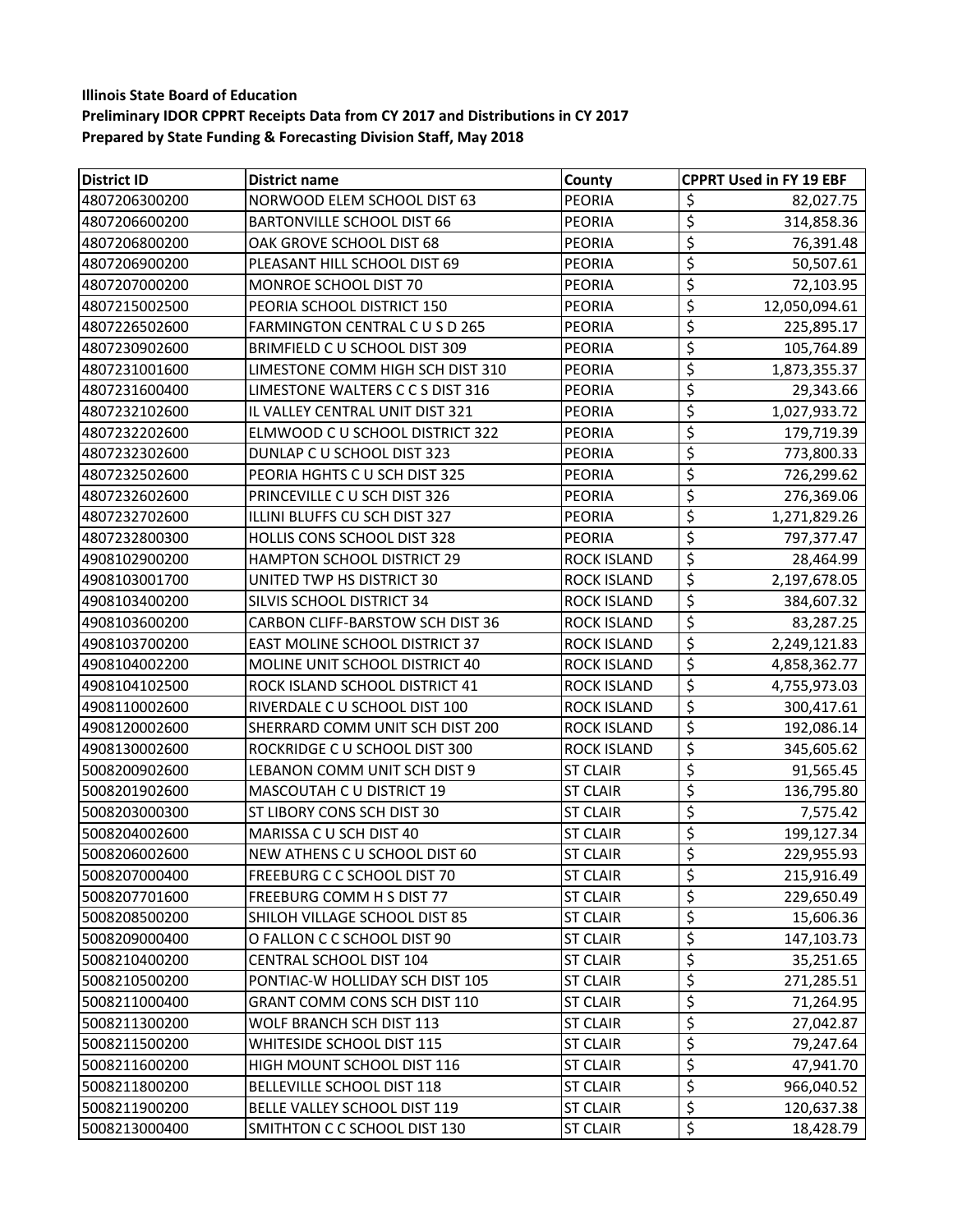| <b>District ID</b> | District name                         | County           | <b>CPPRT Used in FY 19 EBF</b>         |
|--------------------|---------------------------------------|------------------|----------------------------------------|
| 5008216000400      | MILLSTADT C C SCH DIST 160            | <b>ST CLAIR</b>  | \$<br>67,382.05                        |
| 5008217500200      | HARMONY EMGE SCHOOL DIST 175          | <b>ST CLAIR</b>  | $\overline{\varsigma}$<br>183,076.70   |
| 5008218100200      | SIGNAL HILL SCH DIST 181              | <b>ST CLAIR</b>  | \$<br>53,382.28                        |
| 5008218702600      | CAHOKIA COMM UNIT SCH DIST 187        | <b>ST CLAIR</b>  | \$<br>1,965,570.07                     |
| 5008218802200      | <b>BROOKLYN UNIT DISTRICT 188</b>     | <b>ST CLAIR</b>  | \$<br>223,660.50                       |
| 5008218902200      | EAST ST LOUIS SCHOOL DIST 189         | <b>ST CLAIR</b>  | \$<br>3,272,267.53                     |
| 5008219602600      | DUPO COMM UNIT SCH DISTRICT 196       | <b>ST CLAIR</b>  | \$<br>268,917.95                       |
| 5008220101700      | BELLEVILLE TWP HS DIST 201            | <b>ST CLAIR</b>  | \$<br>1,538,501.30                     |
| 5008220301700      | O FALLON TWP HIGH SCH DIST 203        | <b>ST CLAIR</b>  | \$<br>145,285.58                       |
| 5108400102600      | TRI CITY COMM UNIT SCH DIST 1         | SANGAMON         | \$<br>91,308.94                        |
| 51084003A2600      | ROCHESTER COMM UNIT SCH DIST 3A       | SANGAMON         | \$<br>127,285.19                       |
| 5108400502600      | BALL CHATHAM C U SCHOOL DIST 5        | SANGAMON         | $\overline{\xi}$<br>241,180.88         |
| 5108400802600      | PLEASANT PLAINS CU SCHOOL DIST 8      | SANGAMON         | \$<br>85,424.07                        |
| 5108401002600      | AUBURN COMM UNIT SCHOOL DIST 10       | SANGAMON         | \$<br>253,930.42                       |
| 5108401102600      | PAWNEE COMM UNIT SCHOOL DIST 11       | SANGAMON         | \$<br>2,012,454.61                     |
| 5108401402600      | RIVERTON C U SCHOOL DIST 14           | SANGAMON         | \$<br>87,290.49                        |
| 5108401502600      | WILLIAMSVILLE C U SCHOOL DIST 15      | SANGAMON         | $\overline{\xi}$<br>85,542.41          |
| 5108401602600      | <b>COMMUNITY UNIT SCHOOL DIST 16</b>  | SANGAMON         | \$<br>79,866.47                        |
| 5108418602500      | SPRINGFIELD SCHOOL DISTRICT 186       | SANGAMON         | \$<br>6,545,099.02                     |
| 5309005000200      | <b>DISTRICT 50 SCHOOLS</b>            | TAZEWELL         | \$<br>56,356.11                        |
| 5309005100200      | <b>CENTRAL SCHOOL DISTRICT 51</b>     | <b>TAZEWELL</b>  | \$<br>76,563.39                        |
| 5309005200200      | <b>WASHINGTON SCHOOL DIST 52</b>      | TAZEWELL         | \$<br>91,339.34                        |
| 5309007600200      | <b>CREVE COEUR SCHOOL DISTRICT 76</b> | TAZEWELL         | \$<br>76,554.13                        |
| 5309008500200      | ROBEIN SCHOOL DISTRICT 85             | TAZEWELL         | \$<br>67,064.70                        |
| 5309008600200      | <b>EAST PEORIA SCHOOL DISTRICT 86</b> | <b>TAZEWELL</b>  | $\overline{\varsigma}$<br>2,249,127.78 |
| 5309009800200      | RANKIN COMMUNITY SCHOOL DIST 98       | <b>TAZEWELL</b>  | \$<br>73,245.09                        |
| 5309010200200      | N PEKIN & MARQUETTE HGHT S D 102      | TAZEWELL         | $\overline{\mathcal{L}}$<br>136,186.22 |
| 5309010800200      | PEKIN PUBLIC SCHOOL DIST 108          | TAZEWELL         | \$<br>3,739,168.38                     |
| 5309013700200      | SOUTH PEKIN SCHOOL DIST 137           | TAZEWELL         | \$<br>26,133.80                        |
| 5309030301600      | PEKIN COMM H S DIST 303               | <b>TAZEWELL</b>  | \$<br>3,295,889.63                     |
| 5309030801600      | WASHINGTON COMM H S DIST 308          | TAZEWELL         | \$<br>154,059.65                       |
| 5309030901600      | EAST PEORIA COMM H S DIST 309         | <b>TAZEWELL</b>  | \$<br>1,556,235.89                     |
| 5309060600400      | SPRING LAKE C C SCH DIST 606          | <b>TAZEWELL</b>  | \$<br>5,781.73                         |
| 5309070102600      | DEER CREEK-MACKINAW CUSD 701          | <b>TAZEWELL</b>  | \$<br>110,257.39                       |
| 5309070202600      | TREMONT COMM UNIT DIST 702            | <b>TAZEWELL</b>  | \$<br>203,468.44                       |
| 5309070302600      | DELAVAN COMM UNIT DIST 703            | <b>TAZEWELL</b>  | \$<br>306,020.82                       |
| 5309070902600      | MORTON C U SCHOOL DISTRICT 709        | <b>TAZEWELL</b>  | \$<br>1,312,074.56                     |
| 5409200102600      | BISMARCK HENNING C U SCHOOL DIST      | VERMILION        | \$<br>104,747.39                       |
| 5409200202600      | WESTVILLE C U SCHOOL DIST 2           | <b>VERMILION</b> | \$<br>189,079.24                       |
| 5409200402600      | GEORGETOWN-RIDGE FARM C U D 4         | VERMILION        | \$<br>152,480.84                       |
| 5409200702600      | ROSSVILLE-ALVIN CU SCH DIST 7         | VERMILION        | \$<br>102,159.65                       |
| 5409201002600      | POTOMAC C U SCH DIST 10               | VERMILION        | \$<br>118,315.44                       |
| 5409201102600      | HOOPESTON AREA C U SCH DIST 11        | VERMILION        | \$<br>610,915.06                       |
| 5409206100300      | ARMSTRONG-ELLIS CONS SCH DIST 61      | VERMILION        | \$<br>71,512.23                        |
| 5409207602600      | OAKWOOD COMM UNIT DIST #76            | VERMILION        | \$<br>378,309.22                       |